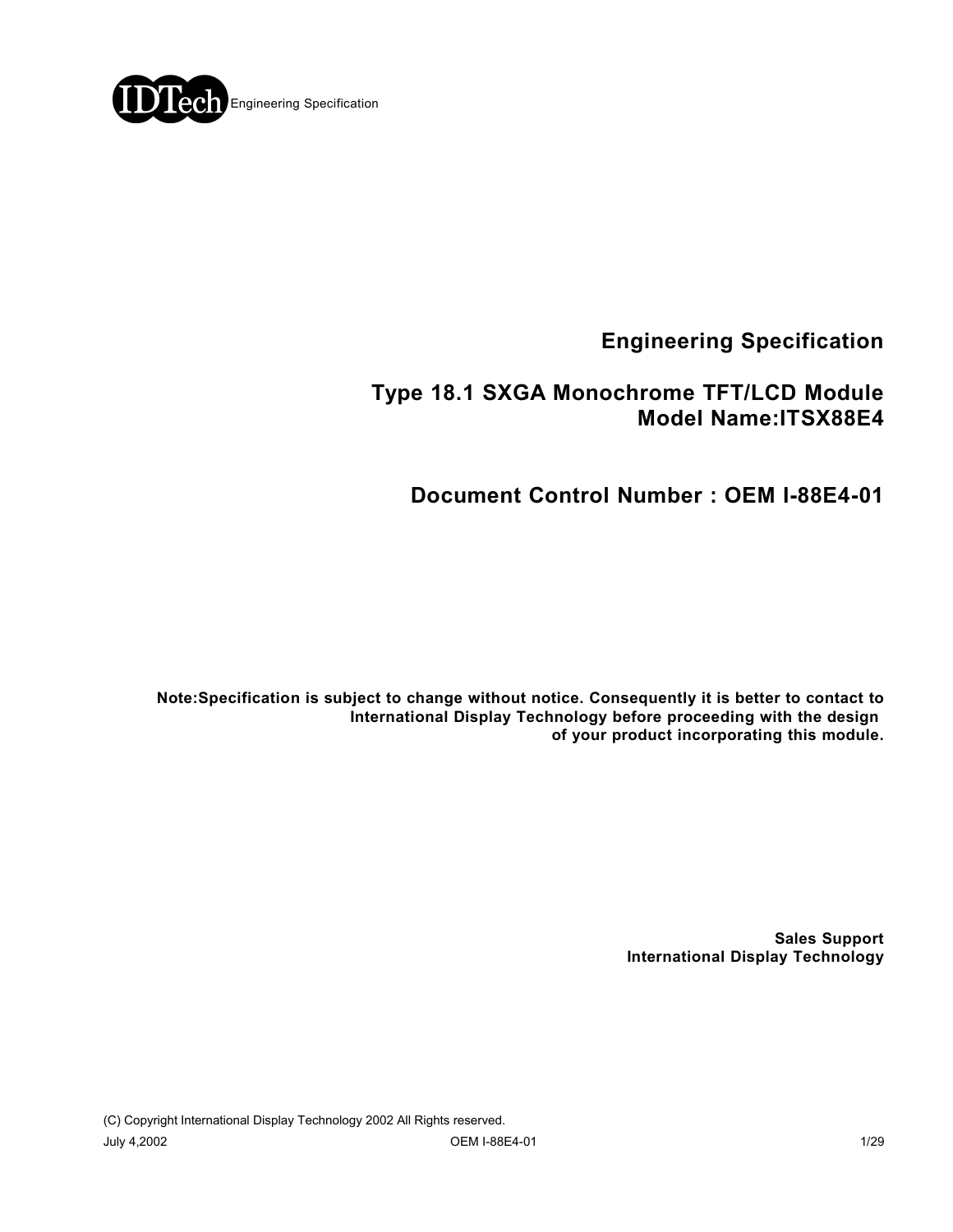

## **i Contents**

- i Contents
- ii Record of Revision
- **1.0 Handling Precautions**
- **2.0 General Description**
- 2.1 Characteristics
- 2.2 Functional Block Diagram
- **3.0 Absolute Maximum Ratings**
- **4.0 Optical Characteristics**
- **5.0 Signal Interface**
- 5.1 Connectors
- 5.2 Interface Signal Connector
- 5.3 Interface Signal Description
- 5.4 Interface Signal Electrical Characteristics
- 5.5 Backlight Connector Signal Description
- 5.6 Backlight Input Signal Electrical Characteristics
- **6.0 Pixel format image**
- **7.0 Interface Timings**
- 7.1 Timing Characteristics
- 7.2 Timing Definition
- **8.0 Power Consumption**
- **9.0 Power ON/OFF Sequence**
- **10.0 Mechanical Characteristics**
- **11.0 National Test Lab Requirement**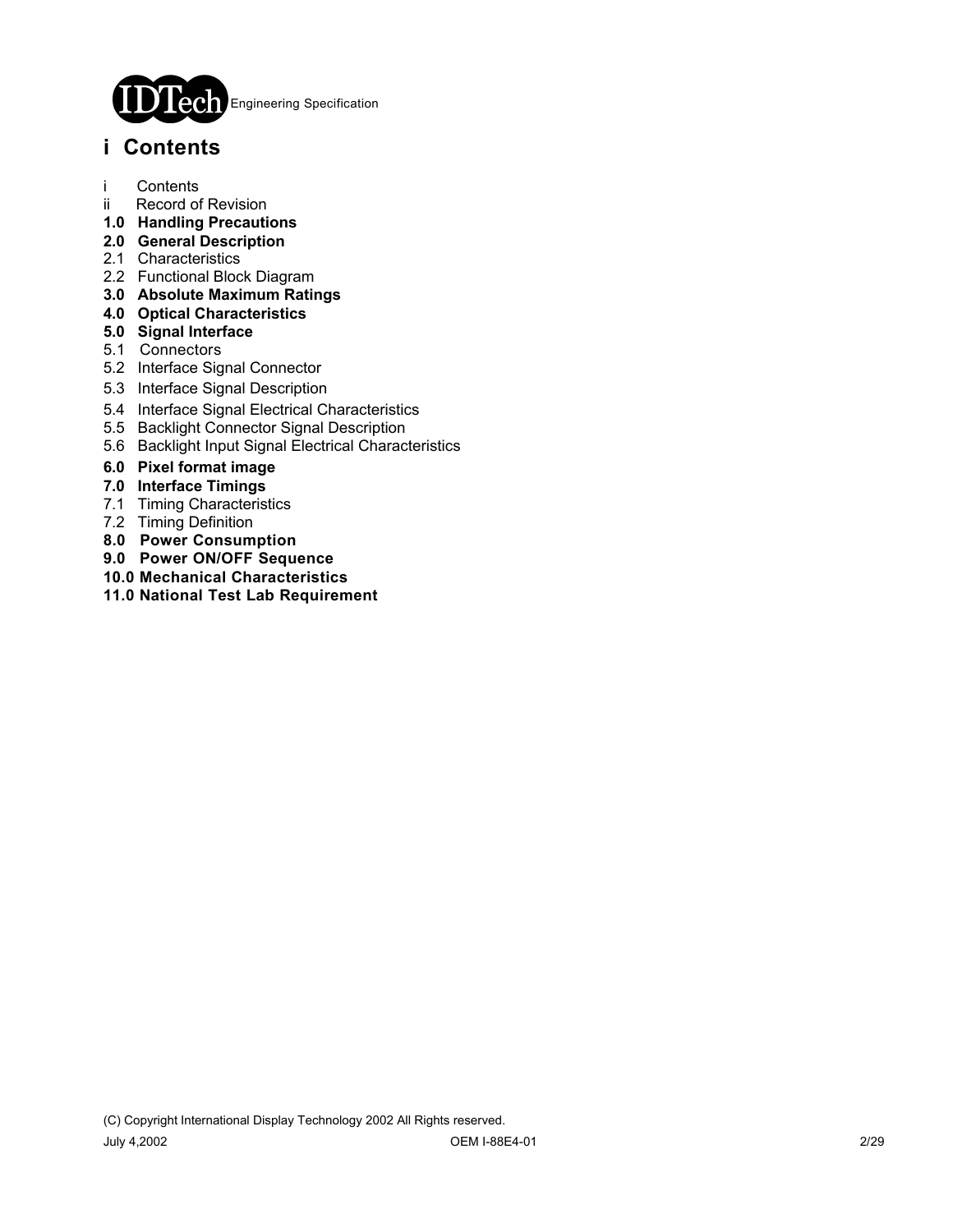

# **ii Record of Revision**

| Date        | Document<br><b>Revision</b> | Page | Summary                     |
|-------------|-----------------------------|------|-----------------------------|
| July 4,2002 | OEM I-88E4-01               | All  | First Edition for customer. |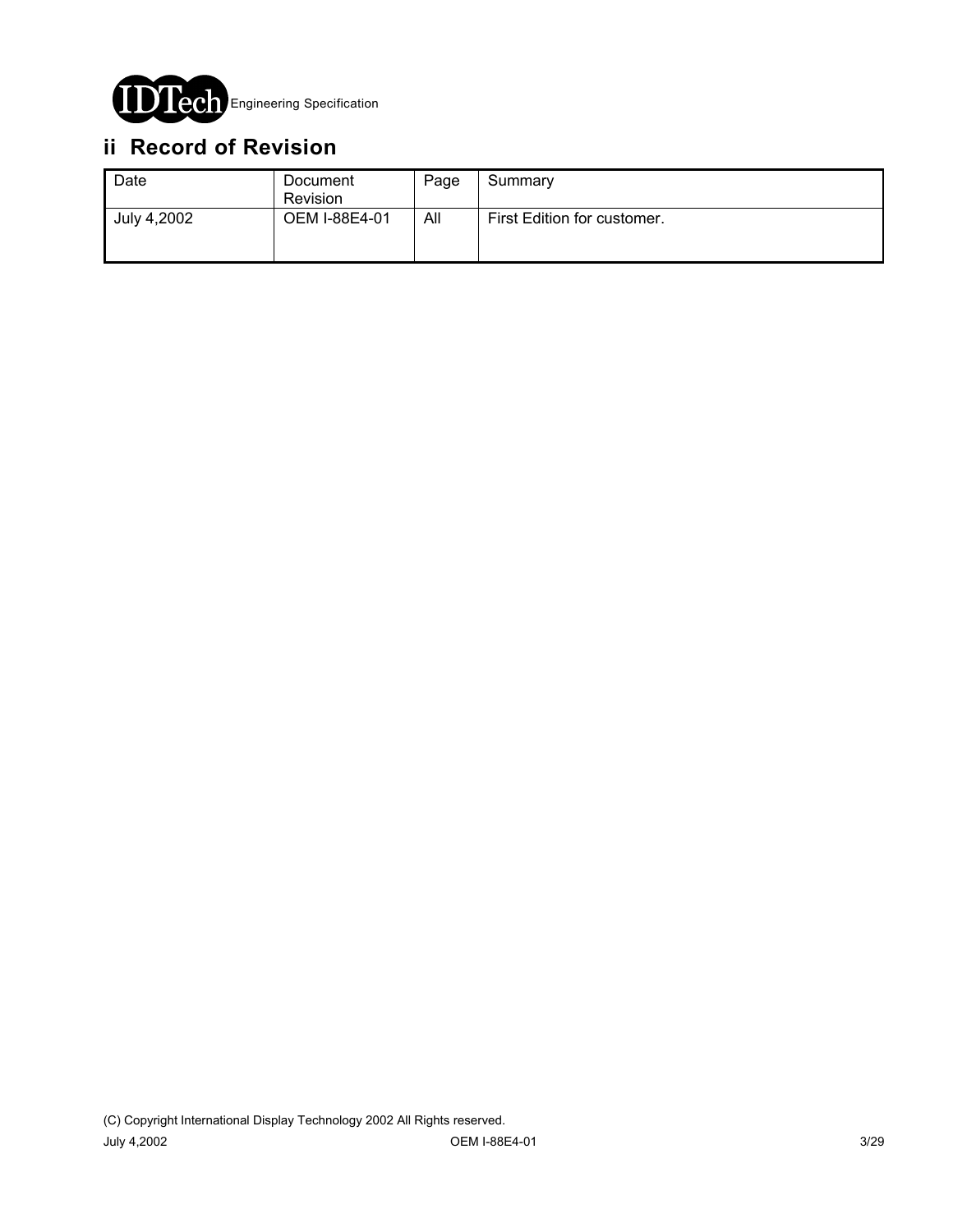

# **1.0 Handling Precautions**

- Damage to the panel or the panel electronics may result from any deviation from the recommended power on/off sequencing. The panel should not be hot plugged. Refer to the Power On/Off Sequence section in this Specification.
- Handle the panel with care. The LCD panel and CCFL (Cold Cathode Fluorescent Lamp)s are made of glass and may crack or break if dropped or subjected to excessive force.
- The CCFLs contain a small amount of Mercury so should not be disposed of to landfill. Dispose of as required by local ordinances or regulations.
- The LCD module contains small amounts of material having no flammability grade. The exemption conditions of the flammability requirements (4.7.3.4, IEC60950 3rd.Ed. or UL60950 3rd.Ed.) should be applied.
- The panel may be damaged by the application of twisting or bending forces to the module assembly.Care should be taken in the design of the monitor housing and the assembly procedure to prevent stress damage to the panel especially the lamp cable and the lamp connector..
- Use standard earthing/grounding procedures to prevent damage to the CMOS LSI while handling the module.
- Use earthing/grounding procedures, an ionic shower, or similar to prevent static damage while removing the protective front sheet.
- The front polarizer can be easily damaged. Take care not to scratch the front surface with any hard or abrasive material. Dust, finger marks, grease etc. can be removed with a soft damp cloth (a small amount of mild detergent can be used on the damp cloth). Do not apply water or detergent directly to the front surface as this may cause staining or damage the electronic components.
- Never use any solvent on the front polarizer or module as this may cause permanent damage.
- Do not open or modify the module assembly.
- Continuous operation of the panel with the same screen content may result in some image sticking. Over 10 hours operation with the same content is not recommended.
- Wipe off water drop immediately. Long contact with water may cause discoloration or spots.
- When the panel surface is soiled, wipe it with absorbent cotton or other soft cloth.
- Please do not use middle 3(three) screw holes on the upper(long) side and middle 3(three) screw holes on the lower(long) side for panel fixing. These screw holes are for manufacturing purpose only.
	- The information contained herein is presented only as a guide for the applications of our products. No responsibility is assumed by International Display Technology for any infringements of patents or other right of the third partied which may result from its use. No license is granted by implication or otherwise under any patent or patent rights of International Display Technology or others. .
	- The information contained herein may be changed without prior notice. It is therefore advisable to contact International Display Technology before proceeding with the design of equipment incorporating this product. .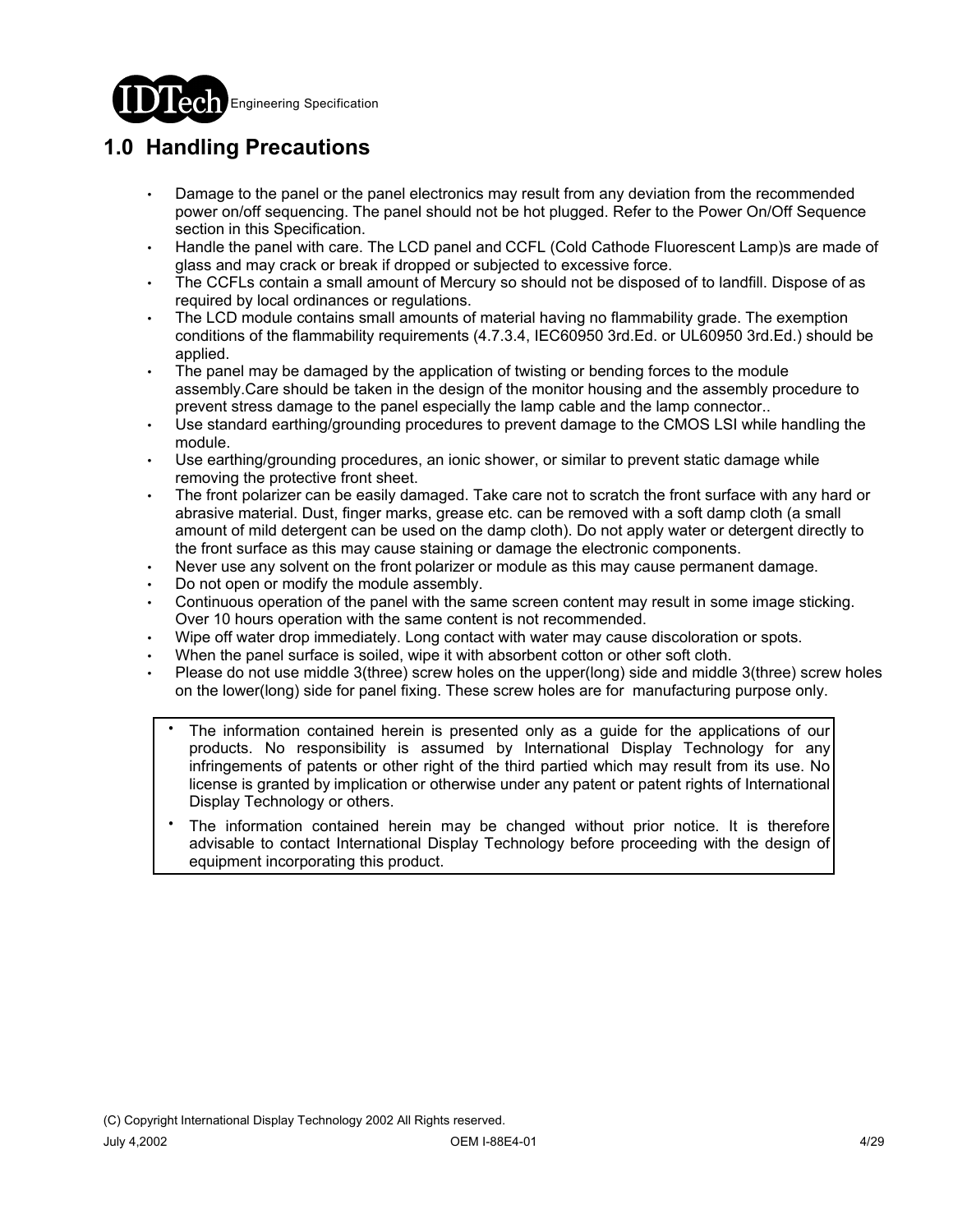

## **2.0 General Description**

This specification applies to the Type 18.1 Monochrome TFT/LCD Module 'ITSX88E4'.

This module is designed for a LCD monitor style display unit.This module includes inverter card.

The screen format and electrical interface are intended to support the VESA SXGA (1280(H) x 1024(V)at 60Hz) screen.

Supported gray scale is 8-bit per 1(one) sub-pixel.

All input signals are LVDS(Low Voltage Differential Signaling) interface compatible.

### **2.1 Characteristics**

The following items are characteristics summary on the table under 25 degree C condition:

| <b>CHARACTERISTICS ITEMS</b>                                    | <b>SPECIFICATIONS</b>                                                 |
|-----------------------------------------------------------------|-----------------------------------------------------------------------|
| Screen Diagonal [mm]                                            | 460                                                                   |
| Pixels H x V                                                    | 1280(x3) x 1024                                                       |
| Active Area [mm]                                                | 359.0(H) x 287.2(V)                                                   |
| Pixel Pitch [mm]                                                | 0.2805(per one triad) x 0.2805                                        |
| <b>Pixel Arrangement</b>                                        | Sub-pixel Vertical Stripe                                             |
| Weight [grams]                                                  | 2,900 typ.                                                            |
| Physical Size [mm]                                              | 389.0(W) typ. x 317.2(H) typ. x 35.0 (D) max.                         |
| Display Mode                                                    | Normally Black                                                        |
| <b>Supported Grayscale</b>                                      | 8-bit per 1(one) sub-pixel                                            |
| White Luminance [cd/m <sup>2</sup> ]                            | 700 Typ.                                                              |
| <b>Contrast Ratio</b>                                           | $550:1$ Typ.                                                          |
| Optical Rise Time/Fall Time [msec]                              | Rise Time + Fall Time : 40 Typ (total)                                |
| Input Voltage [V]                                               | $+12 + 5%$                                                            |
| Power Consumption [W]                                           | 38.8 typ., 46.6 max.                                                  |
| <b>Electrical Interface</b>                                     | <b>LVDS Dual</b><br>(Even/Odd A/B/C Data(8bit), 3sync signals, Clock) |
| Temperature Range [degree C]<br>Operating<br>Storage (Shipping) | 0 to $+50$<br>$-20$ to $+60$                                          |

**Note :** Luminance : Rise / Fall Time:Respective 10% -> 90%, 90%->10%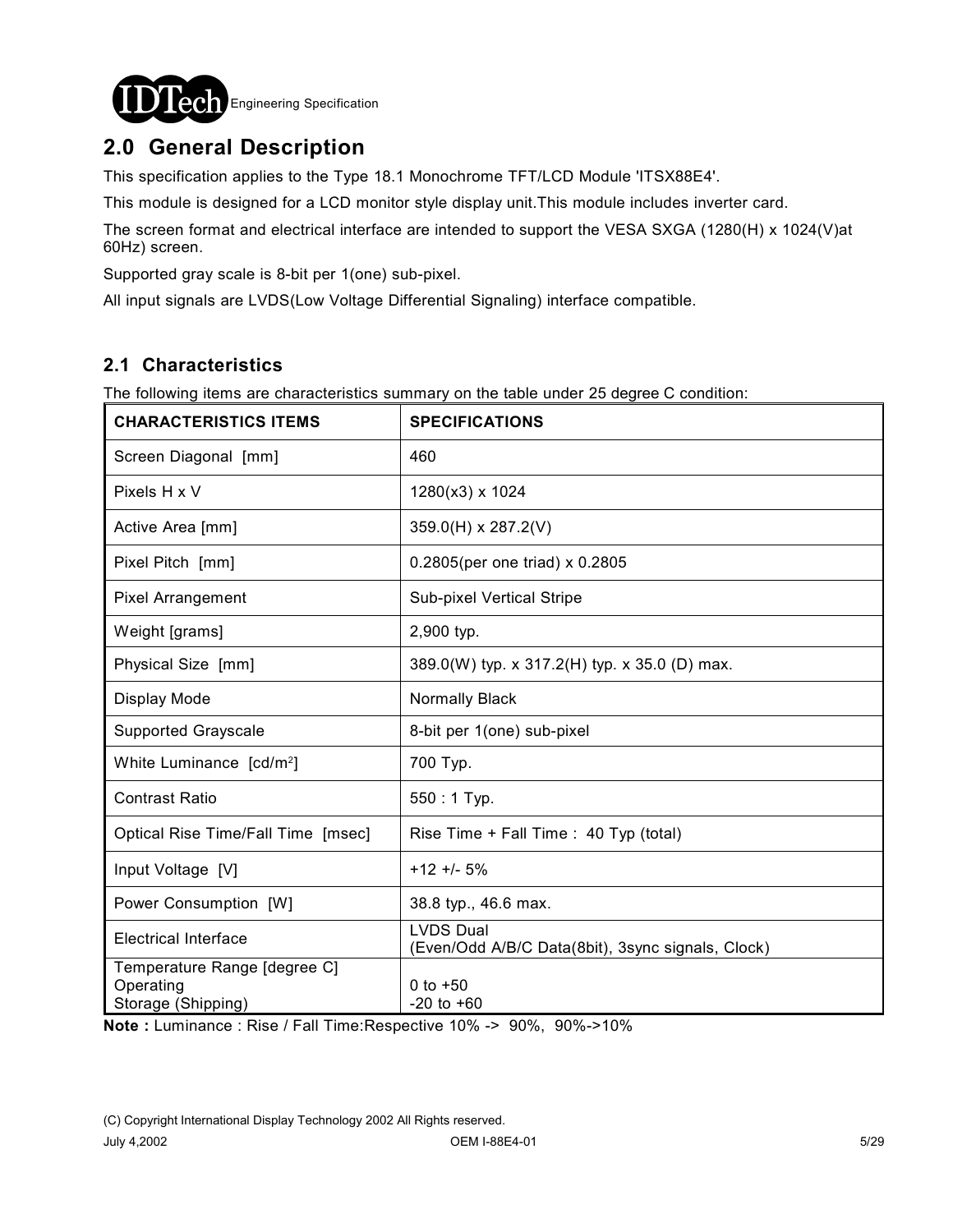

## **2.2 Functional Block Diagram**

The following diagram shows the functional block of this Type 18.1 Monochrome TFT/LCD Module.

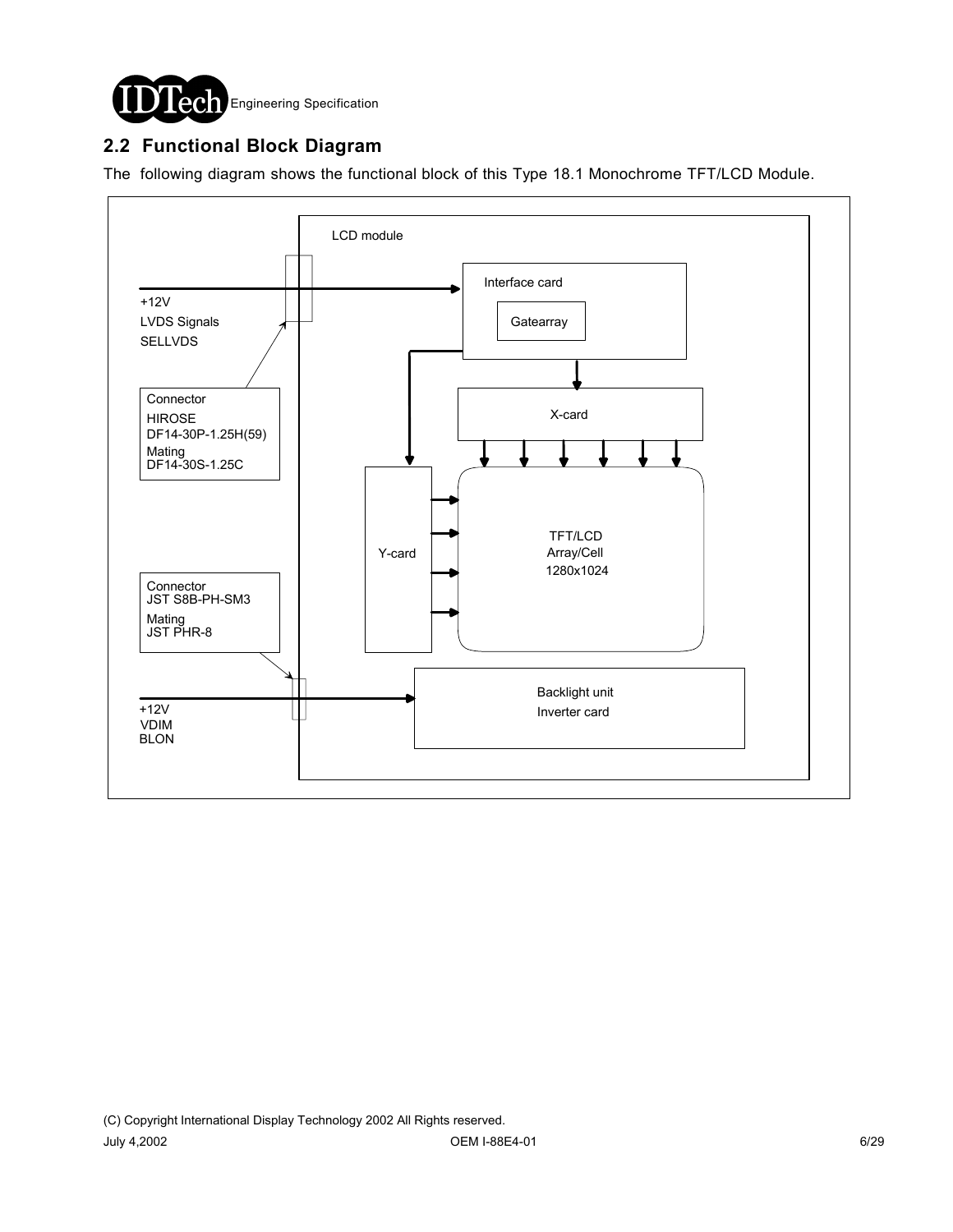

# **3.0 Absolute Maximum Ratings**

Absolute maximum ratings of the module is as follows :

| <b>Item</b>                  | Symbol         | Min    | Max           | <b>Unit</b> | <b>Conditions</b>             |
|------------------------------|----------------|--------|---------------|-------------|-------------------------------|
| Logic/LCD Drive Voltage      | Vin            | $-0.3$ | $+13.2$       | V           |                               |
| <b>Backlight Voltage</b>     | <b>VBL</b>     | $-0.3$ | $+13.2$       | V           |                               |
| Select LVDS data order       | <b>SELLVDS</b> | $-0.3$ | 3.3           | $\vee$      |                               |
| <b>Brightness control</b>    | <b>VDIM</b>    | $-0.3$ | 5.3           | $\vee$      |                               |
| Backlight on signal          | <b>BLON</b>    | $-0.3$ | $+5.3$        | $\vee$      |                               |
| <b>Operating Temperature</b> | <b>TOP</b>     | 0      | $+50$         | deg.C       | (Note 1)                      |
| <b>Operating Humidity</b>    | <b>HOP</b>     | 8      | 80            | %RH         | (Note 1)                      |
| Storage Temperature          | <b>TST</b>     | $-20$  | $+60$         | deg.C       | (Note 1)                      |
| <b>Storage Humidity</b>      | <b>HST</b>     | 5      | 95            | %RH         | (Note 1)                      |
| Vibration                    |                |        | 1.5<br>10-200 | G<br>Hz.    | (Note 2)                      |
| <b>Shock</b>                 |                |        | 50<br>11      | G<br>ms     | (Note 2)<br>Half sine<br>wave |

**Note :** 

1. Maximum Wet-Bulb should be 39 degree C and No condensation.

2. Vibration Specification

 - Sign Vibration:10-200-10Hz, 1.5G, 30 min, X, Y, Z Axis, Each One Time. Shock Specification

- Half sine wave:50G 11msec. -X+/-, -Y+/-, -Z+/- (Total 6 directions), Each one time Shock.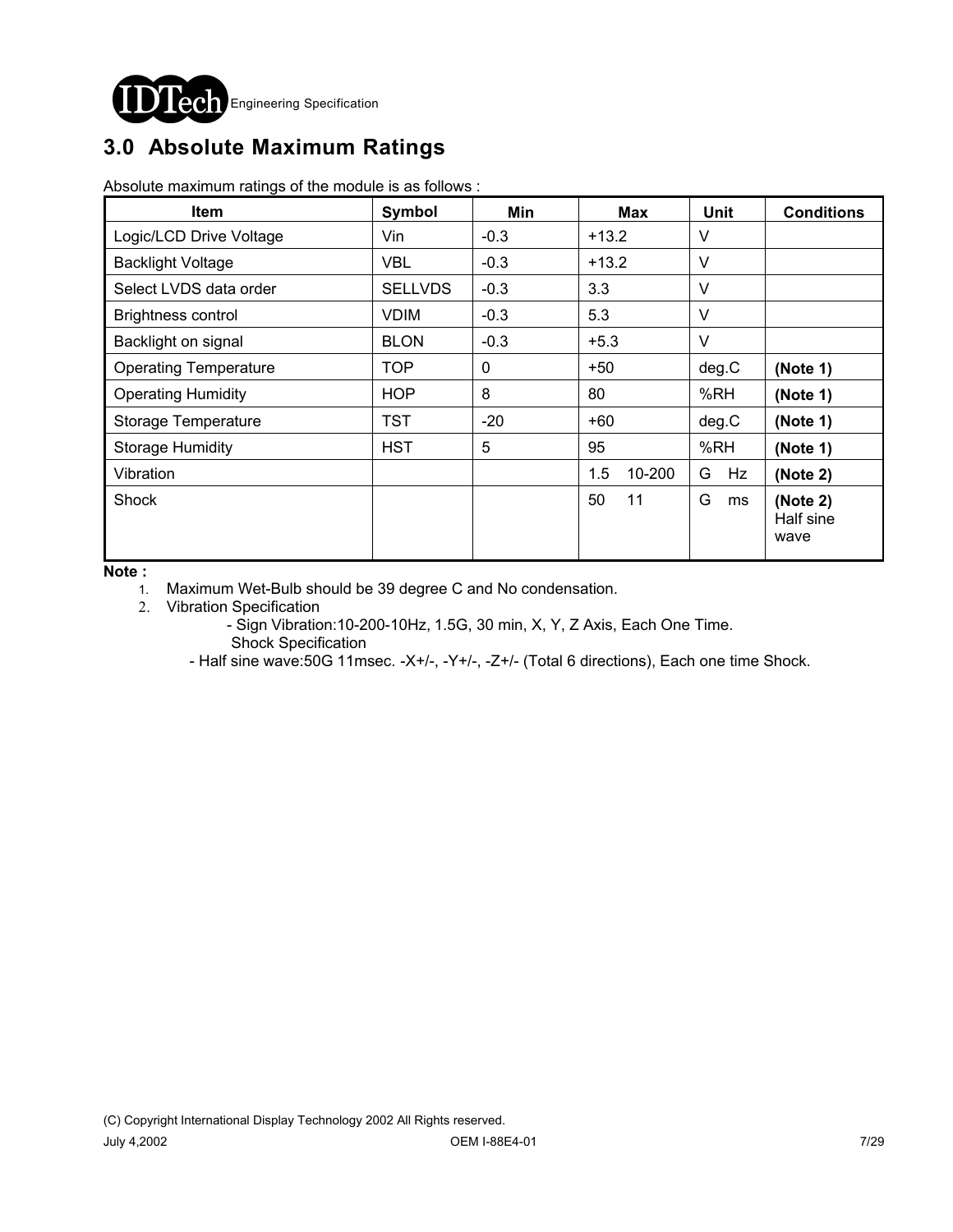

# **4.0 Optical Characteristics**

The optical characteristics are measured under stable conditions as follows under 25 degree C condition:

| Item                                         | Conditions                                 |                    | Specification |                    |
|----------------------------------------------|--------------------------------------------|--------------------|---------------|--------------------|
|                                              |                                            |                    | Typ.          | Note               |
| Viewing Angle<br>(Degrees)                   | Horizontal<br>K≧15                         | (Right)<br>(Left)  | 85<br>85      |                    |
| K:Contrast Ratio                             | Vertical<br>K≥15                           | (Upper)<br>(Lower) | 85<br>85      |                    |
|                                              | Horizontal<br>$K \geq 10$                  | (Right)<br>(Left)  |               | 85 Min.<br>85 Min. |
|                                              | Vertical<br>$K \geq 10$                    | (Upper)<br>(Lower) |               | 85 Min.<br>85 Min. |
| Contrast ratio                               |                                            |                    | 550           |                    |
| <b>Response Time</b><br>(ms)                 | Rising(10%->90%)<br>+<br>Falling(90%->10%) |                    | 40            |                    |
| <b>White Balance</b>                         | White<br>X                                 |                    | 0.280         |                    |
|                                              | White<br>v                                 |                    | 0.304         |                    |
| Maximum White Luminance (cd/m <sup>2</sup> ) | VDIM=0V                                    |                    | 700           |                    |

**Note :** Measure center of the screen.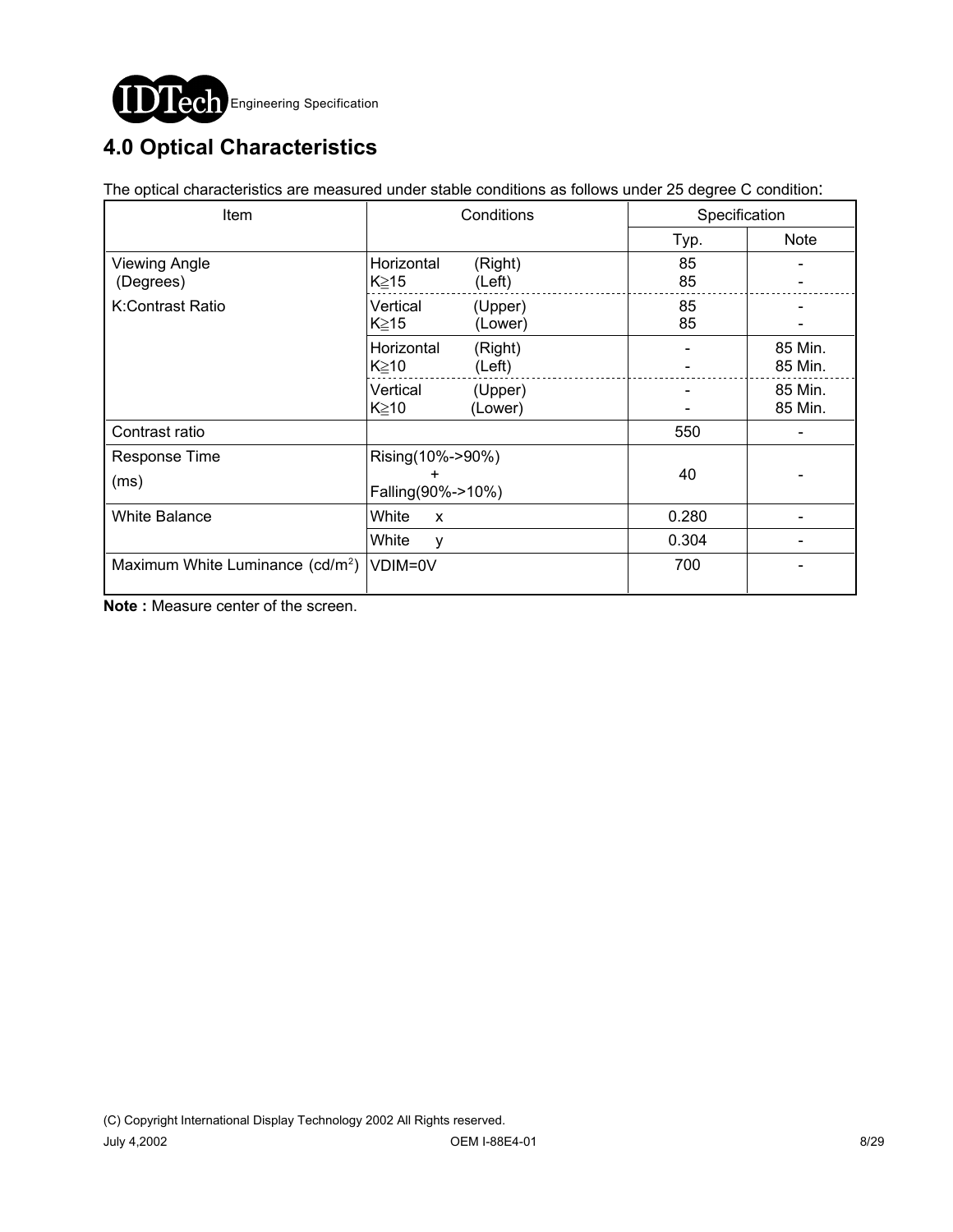

# **5.0 Signal Interface**

## **5.1 Connectors**

Physical interface is described as for the connector on module.

These connectors are capable of accommodating the following signals and will be following components.

| Connector Name / Designation | <b>Signal Connector</b> |
|------------------------------|-------------------------|
| Manufacturer                 | <b>HIROSE</b>           |
| Type / Part Number           | DF14-30P-1.25H(59)      |
| Mating Type / Part Number    | DF14-30S-1.25C          |
| Contact / Part Number        | DF14-2628SCFA           |

| Connector Name / Designation | For Backlight Connector on Inverter card |
|------------------------------|------------------------------------------|
| Manufacturer                 | JST                                      |
| Type / Part Number           | S8B-PH-SM3                               |
| Mating Type / Part Number    | PHR-8                                    |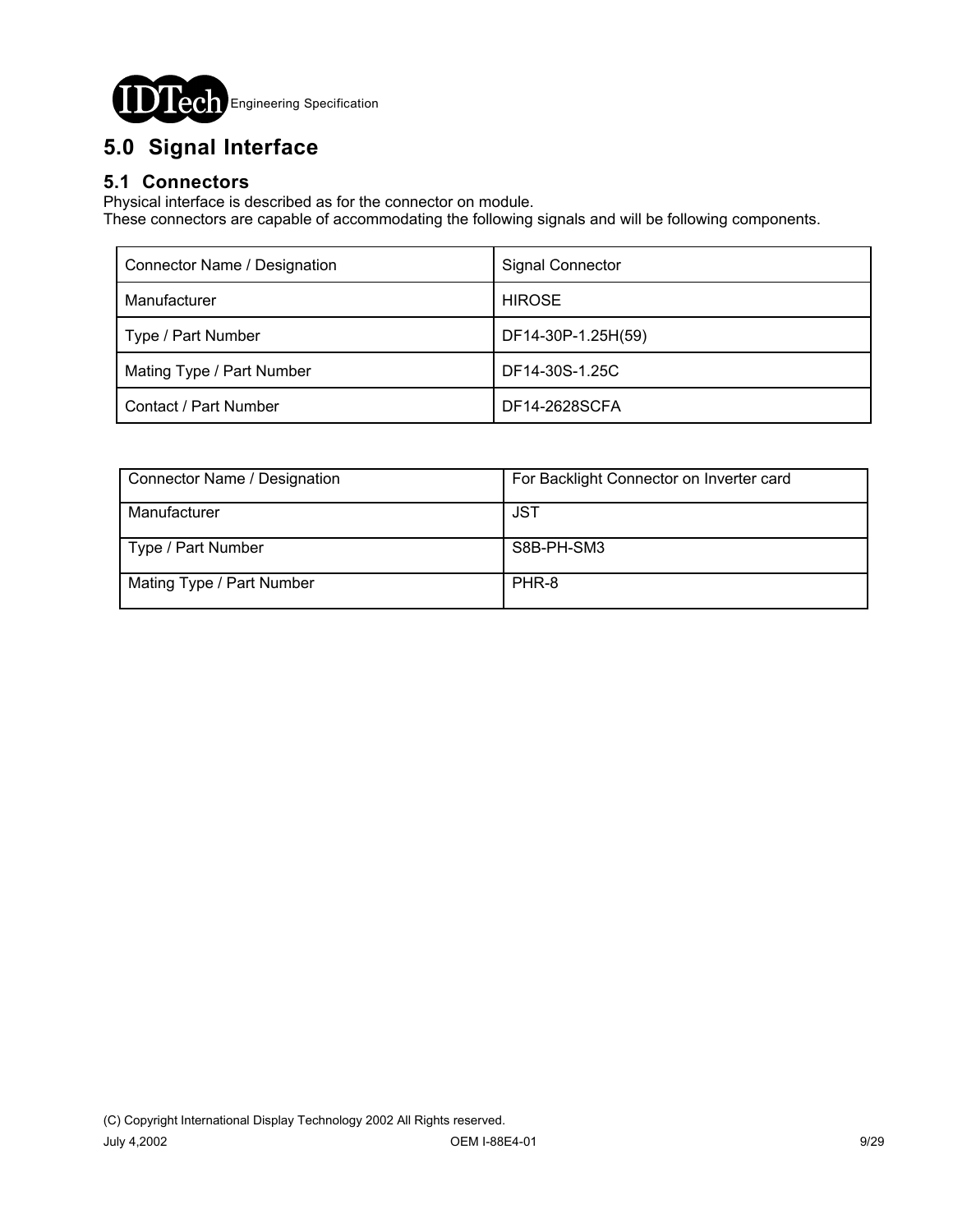

## **5.2 Interface Signal Connector**

| Pin#           | <b>Signal Name</b> | Pin#           | <b>Signal Name</b> |
|----------------|--------------------|----------------|--------------------|
| 30             | $Vin(+12V)$        | 29             | $Vin(+12V)$        |
| 28             | $Vin(+12V)$        | 27             | VinRTN(GND)        |
| 26             | VinRTN(GND)        | 25             | VinRTN(GND)        |
| 24             | <b>SELLVDS</b>     | 23             | (RESERVED)         |
| 22             | <b>DGND</b>        | 21             | RxOIN3+            |
| 20             | RxOIN3-            | 19             | RxOCLKIN+          |
| 18             | RxOCLKIN-          | 17             | RxOIN2+            |
| 16             | RxOIN2-            | 15             | RxOIN1+            |
| 14             | RxOIN1-            | 13             | RxOIN0+            |
| 12             | RxOIN0-            | 11             | RxEIN3+            |
| 10             | RxEIN3-            | 9              | RxECLKIN+          |
| 8              | RxECLKIN-          | $\overline{7}$ | RxEIN2+            |
| 6              | RxEIN2-            | 5              | RxEIN1+            |
| 4              | RxEIN1-            | $\mathbf{3}$   | RxEIN0+            |
| $\overline{2}$ | RxEIN0-            | 1              | LVDSGND            |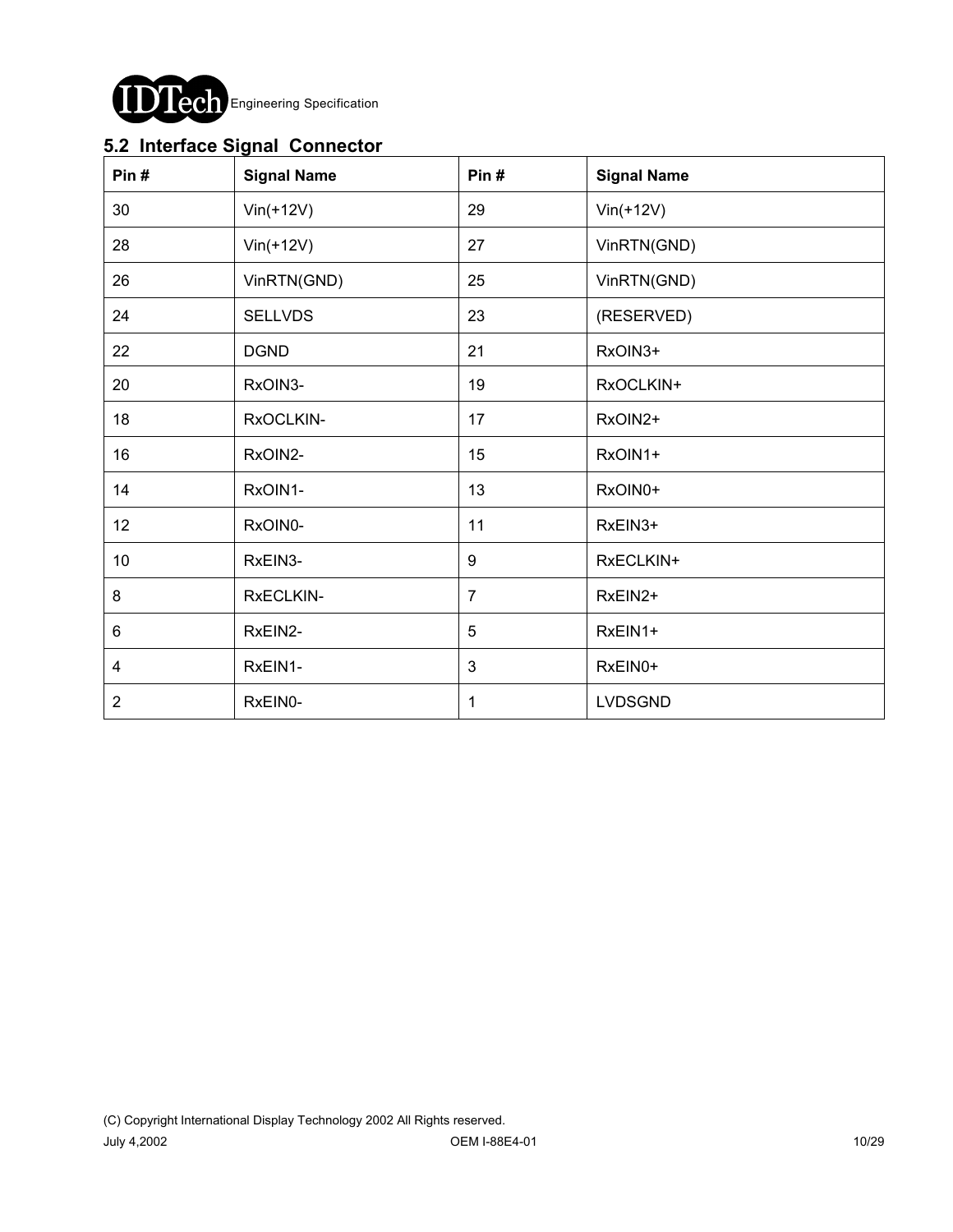

## **5.3 Interface Signal Description**

The module uses a pair of LVDS receiver SN75LVDS82(Texas Instruments) or compatible. LVDS is a differential signal technology for LCD interface and high speed data transfer device. Transmitter shall be SN75LVDS83(negative edge sampling) or compatible.

The first LVDS port (RxExxx) transmits even pixels while the second LVDS port (RxOxxx) transmits odd pixels.

Please refer to the chart below for pin #1 of Signal Connector.

#### LCD Drive Connector No.1 Pin location

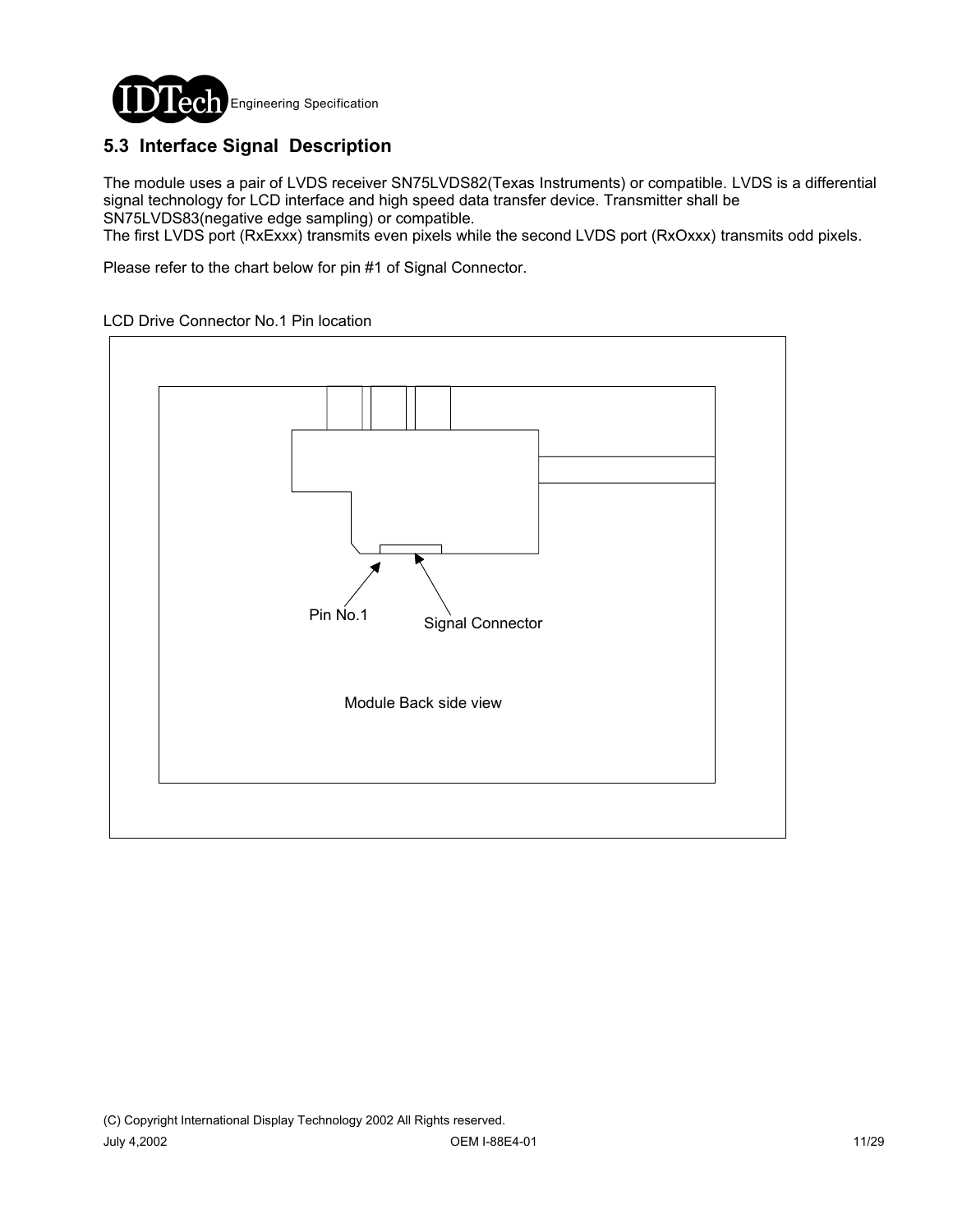

| PIN#           | <b>SIGNAL NAME</b> | <b>Description</b>                                                        |
|----------------|--------------------|---------------------------------------------------------------------------|
| 30             | Vin                | +12.0V Power Supply                                                       |
| 29             | Vin                | +12.0V Power Supply                                                       |
| 28             | Vin                | +12.0V Power Supply                                                       |
| 27             | <b>VinRTN</b>      | Ground for Vin line                                                       |
| 26             | <b>VinRTN</b>      | Ground for Vin line                                                       |
| 25             | <b>VinRTN</b>      | Ground for Vin line                                                       |
| 24             | <b>SELLVDS</b>     | Select LVDS data order. See the following figure.                         |
| 23             | (RESERVED)         | This pin should be left open.                                             |
| 22             | <b>DGND</b>        | Signal Ground                                                             |
| 21             | RxOIN3+            | Positive LVDS differential data input (Odd data)                          |
| 20             | RxOIN3-            | Negative LVDS differential data input (Odd data)                          |
| 19             | RxOCLKIN+          | Positive LVDS differential clock input (Odd Clock)                        |
| 18             | RxOCLKIN-          | Negative LVDS differential clock input (Odd Clock)                        |
| 17             | RxOIN2+            | Positive LVDS differential data input (Odd data)                          |
| 16             | RxOIN2-            | Negative LVDS differential data input (Odd data)                          |
| 15             | RxOIN1+            | Positive LVDS differential data input (Odd data)                          |
| 14             | RxOIN1-            | Negative LVDS differential data input (Odd data)                          |
| 13             | RxOIN0+            | Positive LVDS differential data input (Odd data)                          |
| 12             | RxOIN0-            | Negative LVDS differential data input (Odd data)                          |
| 11             | RxEIN3+            | Positive LVDS differential data input (Even data)                         |
| 10             | RxEIN3-            | Negative LVDS differential data input (Even data)                         |
| 9              | RxECLKIN+          | Positive LVDS differential clock input (Even Clock)                       |
| 8              | RxECLKIN-          | Negative LVDS differential clock input (Even Clock)                       |
| $\overline{7}$ | RxEIN2+            | Positive LVDS differential data input (Even data, H-Sync, V-Sync, DSPTMG) |
| 6              | RxEIN2-            | Negative LVDS differential data input (Even data, H-Sync, V-Sync, DSPTMG) |
| 5              | RxEIN1+            | Positive LVDS differential data input (Even data)                         |
| 4              | RxEIN1-            | Negative LVDS differential data input (Even data)                         |
| 3              | RxEIN0+            | Positive LVDS differential data input (Even data)                         |
| $\overline{2}$ | RxEIN0-            | Negative LVDS differential data input (Even data)                         |
| 1              | <b>DGND</b>        | Signal Ground                                                             |

**Note:** Input signals of odd and even clock shall be the same timing.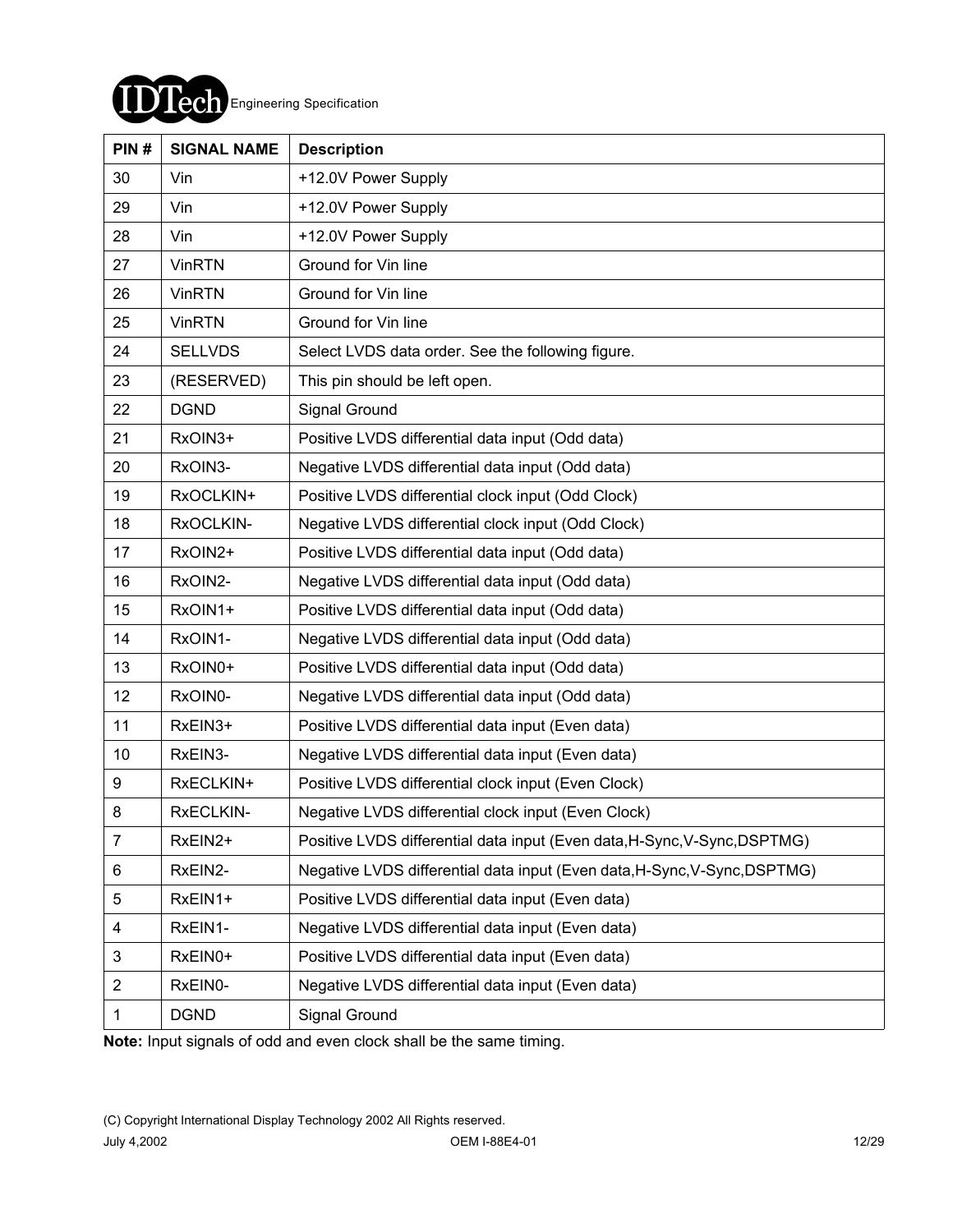

The interface card has a 100ohm resistor between positive and negative lines of each LVDS signal input on the internal circuit.



Note:A/B/C data 7:MSB, A/B/C data 0:LSB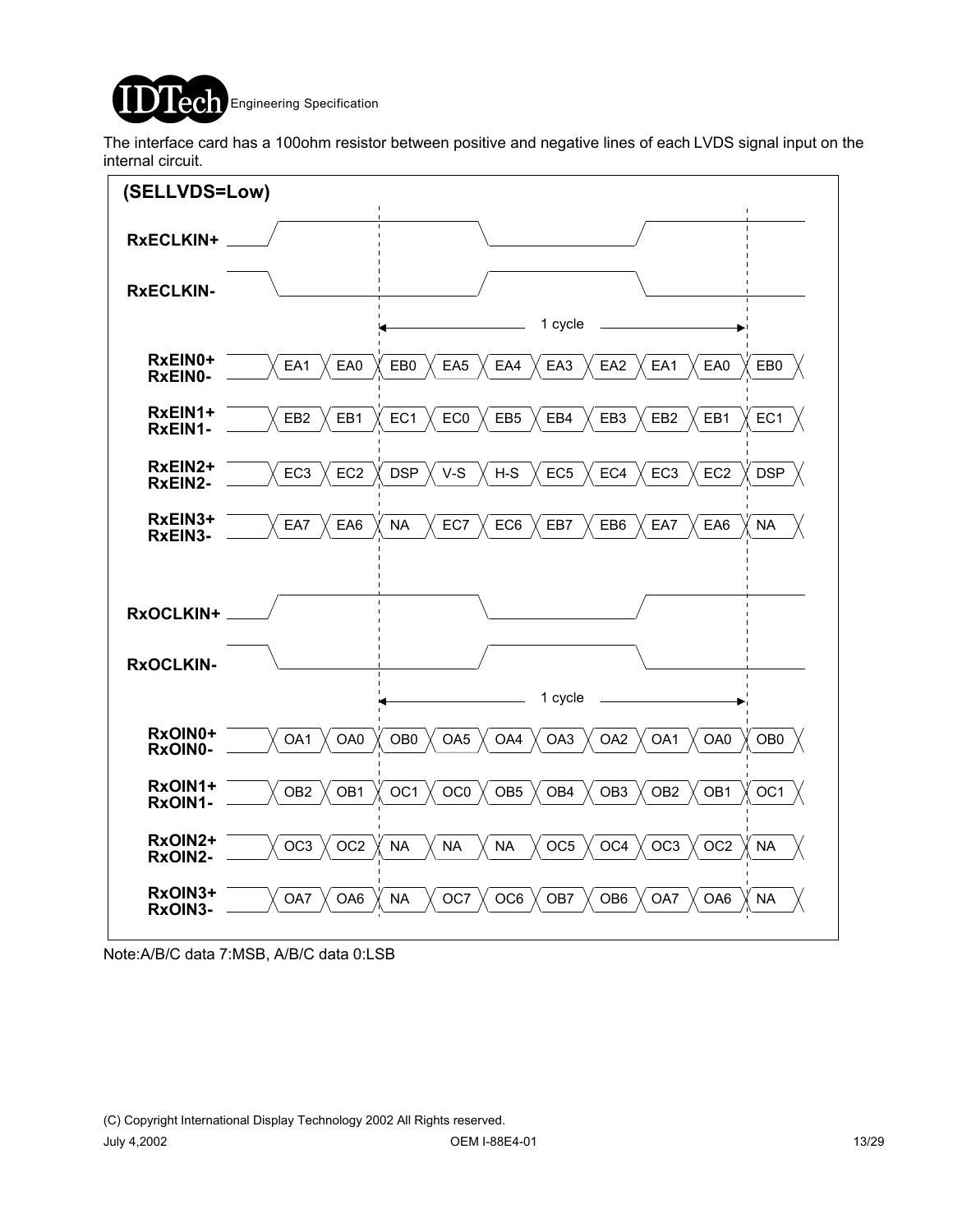



Note:A/B/C data 7:MSB, A/B/C data 0:LSB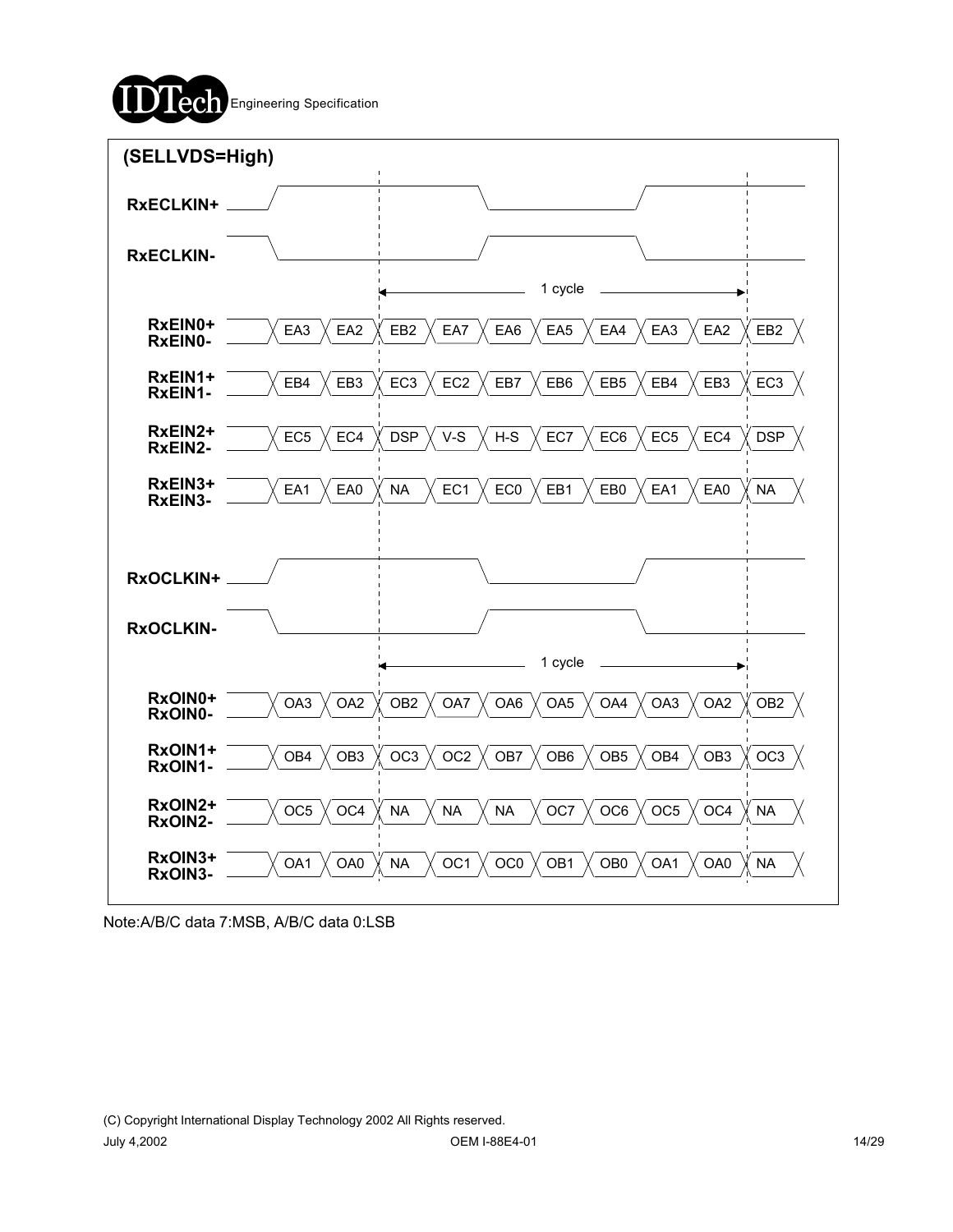

#### The following is LVDS Signal description.

| ັ<br><b>LVDS DATA NAME</b> | <b>Description</b>     |                                                                            |
|----------------------------|------------------------|----------------------------------------------------------------------------|
| <b>DSP</b>                 | <b>Display Timing</b>  | When the signal is high, the pixel data shall be valid to be<br>displayed. |
| $V-S$                      | <b>Vertical Sync</b>   | Both Positive and negative polarity are acceptable.                        |
| $H-S$                      | <b>Horizontal Sync</b> | Both Positive and negative polarity are acceptable.                        |

| <b>TI LVDS X'mitter</b><br>(SN75LVDS83)<br><b>Signal name</b> | <b>ITSX88E4 LVDS Signal</b><br>(SELLVDS=Low) | <b>ITSX88E4 LVDS Signal</b><br>(SELLVDS=High) |
|---------------------------------------------------------------|----------------------------------------------|-----------------------------------------------|
| D <sub>0</sub>                                                | A <sub>0</sub>                               | A <sub>2</sub>                                |
| D <sub>1</sub>                                                | A <sub>1</sub>                               | A3                                            |
| D <sub>2</sub>                                                | A2                                           | A4                                            |
| D <sub>3</sub>                                                | A3                                           | A <sub>5</sub>                                |
| D <sub>4</sub>                                                | A4                                           | A <sub>6</sub>                                |
| D <sub>5</sub>                                                | A7                                           | A <sub>1</sub>                                |
| D <sub>6</sub>                                                | A <sub>5</sub>                               | A7                                            |
| D7                                                            | B <sub>0</sub>                               | B <sub>2</sub>                                |
| D <sub>8</sub>                                                | <b>B1</b>                                    | B <sub>3</sub>                                |
| D <sub>9</sub>                                                | <b>B2</b>                                    | <b>B4</b>                                     |
| D <sub>10</sub>                                               | B <sub>6</sub>                               | B <sub>0</sub>                                |
| D11                                                           | <b>B7</b>                                    | <b>B1</b>                                     |
| D <sub>12</sub>                                               | B <sub>3</sub>                               | B <sub>5</sub>                                |
| D <sub>13</sub>                                               | <b>B4</b>                                    | B <sub>6</sub>                                |
| D <sub>14</sub>                                               | B <sub>5</sub>                               | B7                                            |
| D <sub>15</sub>                                               | CO                                           | C <sub>2</sub>                                |
| D <sub>16</sub>                                               | C <sub>6</sub>                               | CO                                            |
| D <sub>17</sub>                                               | C <sub>7</sub>                               | C <sub>1</sub>                                |
| D <sub>18</sub>                                               | C <sub>1</sub>                               | C <sub>3</sub>                                |
| D <sub>19</sub>                                               | C <sub>2</sub>                               | C <sub>4</sub>                                |
| D <sub>20</sub>                                               | C <sub>3</sub>                               | C <sub>5</sub>                                |
| D <sub>21</sub>                                               | C <sub>4</sub>                               | C <sub>6</sub>                                |
| D <sub>22</sub>                                               | C <sub>5</sub>                               | C7                                            |
| D <sub>23</sub>                                               | <b>NA</b>                                    | <b>NA</b>                                     |
| D <sub>24</sub>                                               | H Sync                                       | H Sync                                        |
| D <sub>25</sub>                                               | V Sync                                       | V Sync                                        |
| D <sub>26</sub>                                               | Disp Timing                                  | Disp Timing                                   |
| D <sub>27</sub>                                               | A6                                           | A <sub>0</sub>                                |

#### **Note:**

SELLVDS: Pin#7 of Signal connector A0: LSB, A7: MSB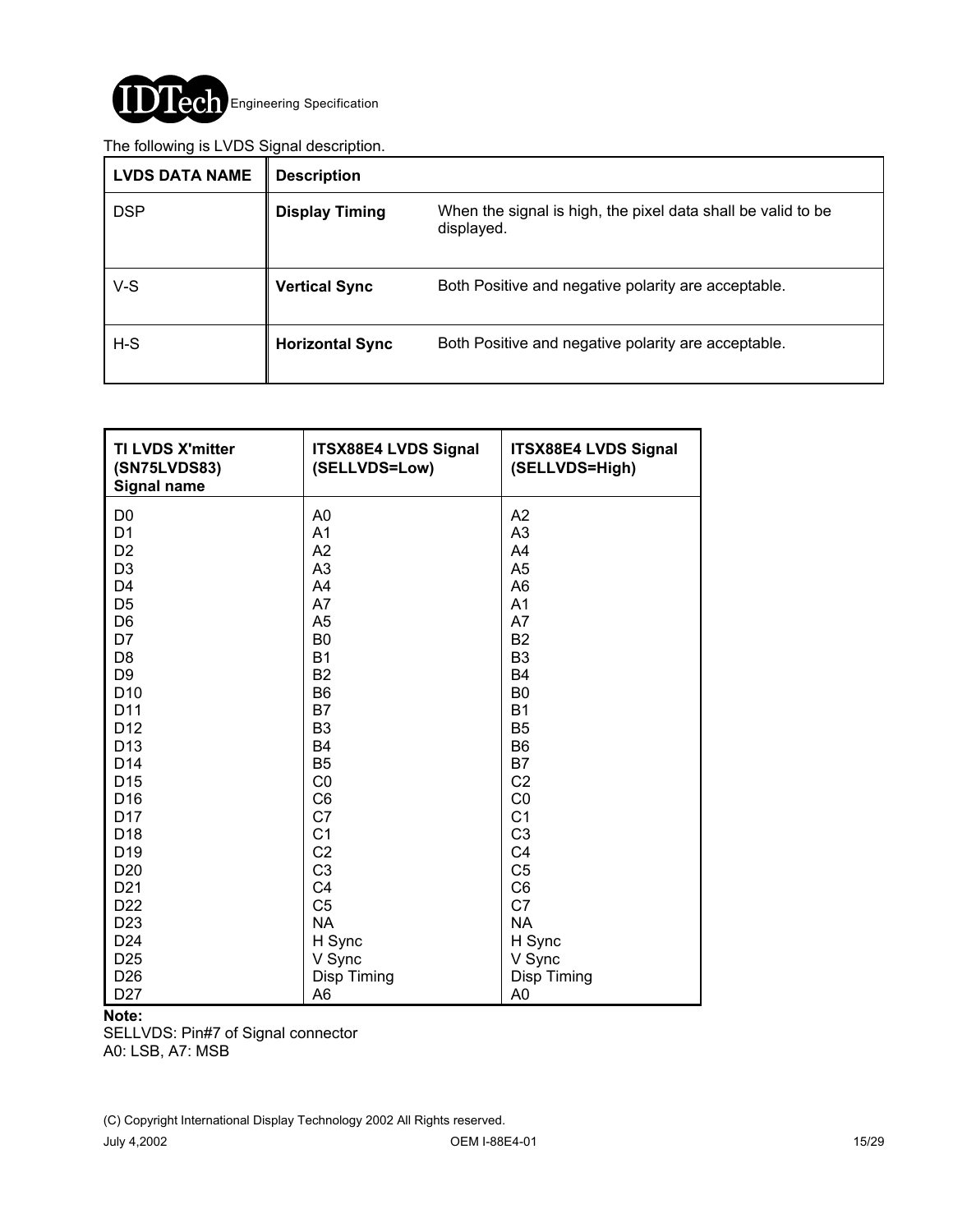

### **5.4 Interface Signal Electrical Characteristics**

Input signals shall be low or Hi-Z state when Vin is off.

It is recommended to refer the specifications of SN75LVDS82DGG(Texas Instruments) in detail.

|  | Signal electrical characteristics are as follows; |  |  |
|--|---------------------------------------------------|--|--|
|  |                                                   |  |  |

| <b>Parameter</b> | <b>Condition</b>                                 | Min    | <b>Max</b> | unit |
|------------------|--------------------------------------------------|--------|------------|------|
| Vth              | Differential Input High Voltage<br>$(Vcm=+1.2V)$ |        | 100        | mV   |
| Vtl              | Differential Input High Voltage<br>$(Vcm=+1.2V)$ | $-100$ |            | mV   |

#### LVDS Timing

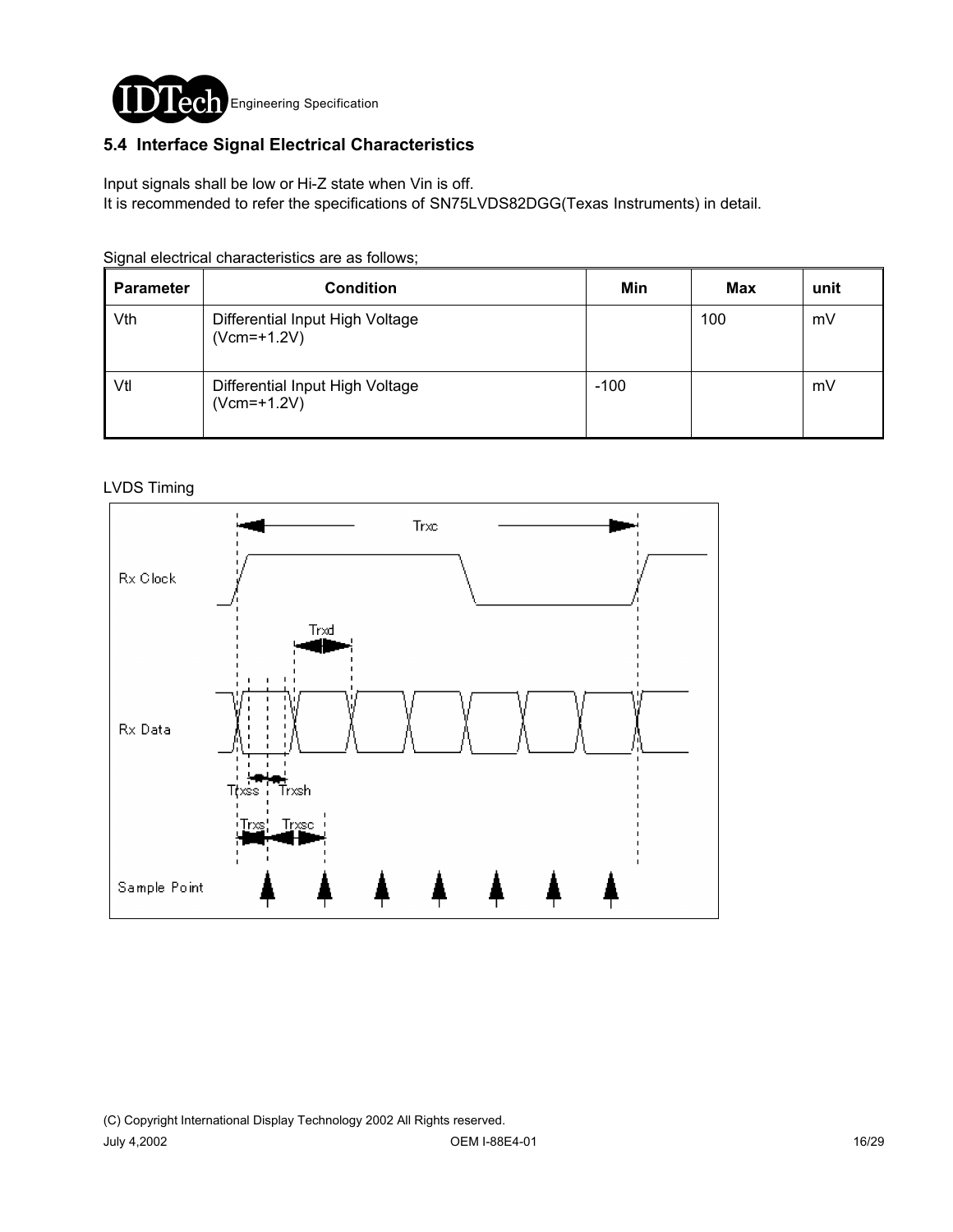

#### LVDS Macro AC characteristics.

| Parameter                              | Symbol | Min  | Typ     | Max | Unit |
|----------------------------------------|--------|------|---------|-----|------|
| <b>LVDS Clock Cycle</b>                | Trxc   | 17.6 | 18.5    | 20  | [ns] |
| LVDS Data Cycle                        | Trxd   |      | Trxc/7  |     | [ns] |
| Sample Data Setup Time<br>(Trxc=Typ.)  | Trxss  | 600  |         |     | [ps] |
| Sample Data Hold Time<br>$(Trxc=Typ.)$ | Trxsh  | 600  |         |     | [ps] |
| Data Sample Time                       | Trxs   |      | Trxc/14 |     | [ns] |
| Data Sample Cycle                      | Trxsc  |      | Trxc/7  |     | [ns] |

| <b>Name</b>    | <b>Description</b> | Min    | <b>Typ</b>                   | <b>Max</b> | <b>Unit</b> | <b>Note</b> |
|----------------|--------------------|--------|------------------------------|------------|-------------|-------------|
| <b>SELLVDS</b> | High voltage       | 2      | 3                            | 3.3        | v           |             |
|                | Low voltage        | $-0.1$ | 0                            | 0.7        | v           |             |
|                | Current            | - 1    | $\qquad \qquad \blacksquare$ |            | mA          |             |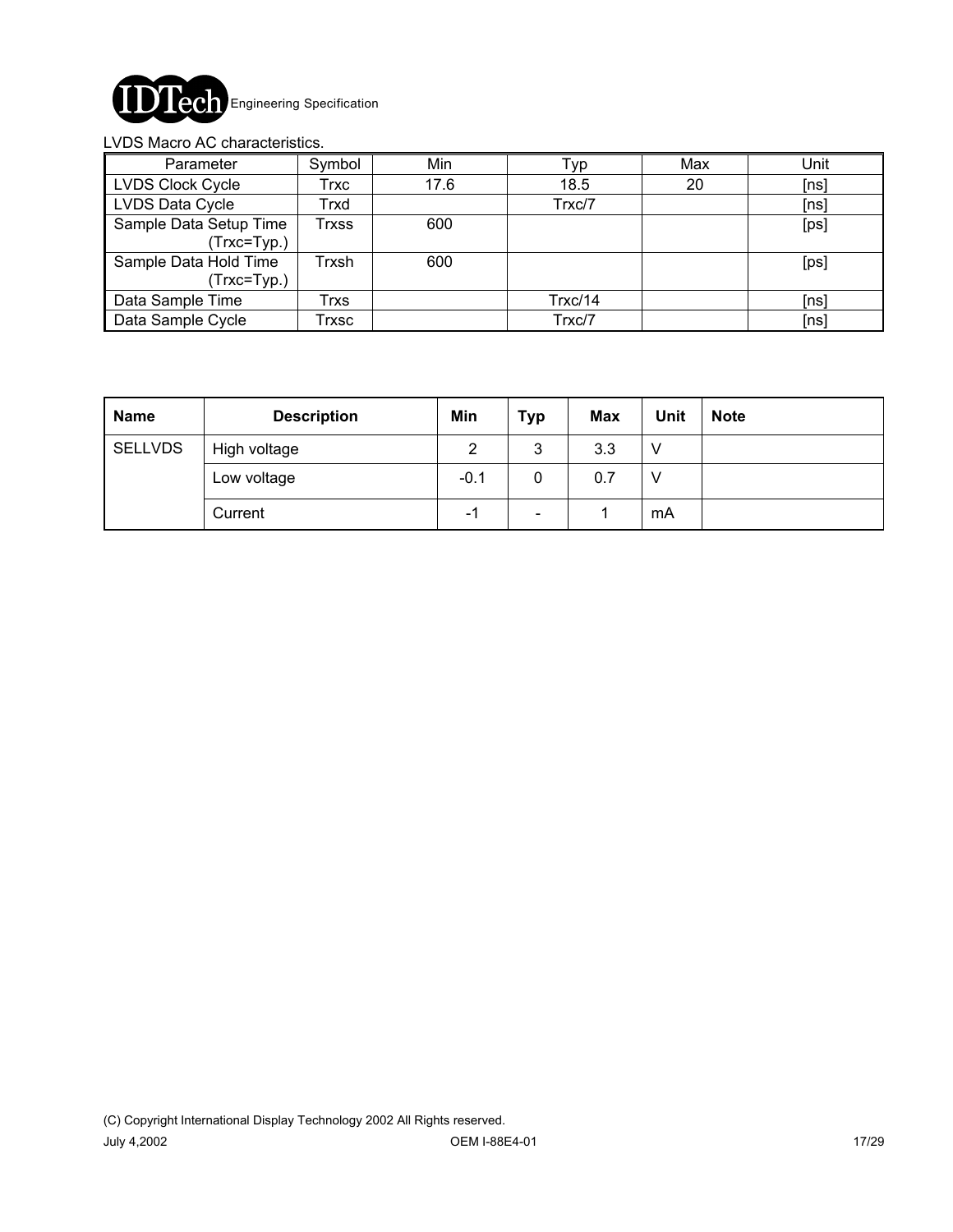

| PIN#           | <b>SIGNAL NAME</b> | <b>Description</b>                                                             |
|----------------|--------------------|--------------------------------------------------------------------------------|
|                | <b>VBL</b>         | +12.0V Power Supply for backlight                                              |
| 2              | <b>VBL</b>         | +12.0V Power Supply for backlight                                              |
| 3              | <b>VBL</b>         | +12.0V Power Supply for backlihgt                                              |
| $\overline{4}$ | <b>RTN</b>         | Ground for VBL line, VDIM and BLON                                             |
| 5              | <b>RTN</b>         | Ground for VBL line, VDIM and BLON                                             |
| 6              | <b>RTN</b>         | Ground for VBL line, VDIM and BLON                                             |
| 7              | <b>VDIM</b>        | Brightness control voltage input(0-4V), (0V:brightness MAX, 4V:brightness MIN) |
| 8              | <b>BLON</b>        | backlingt on/off signal(Hi:backlight ON, Low:backlight OFF) TTL level          |

## **5.5 Backlight Connector Signal Description**

### **5.6 Backlight Input Signal Electrical Characteristics**

| <b>Name</b> | <b>Description</b>  | Min         | <b>Typ</b>  | <b>Max</b> | Unit   | <b>Note</b>                              |
|-------------|---------------------|-------------|-------------|------------|--------|------------------------------------------|
| <b>BLON</b> | High voltage        | 2.0         | 5.0         | 5.25       | $\vee$ |                                          |
|             | Low voltage         | $-0.1$      | $\mathbf 0$ | 0.8        | $\vee$ |                                          |
|             | Current             | $-1.0$      | ۰           | 1.0        | mA     |                                          |
| <b>VDIM</b> | Input Voltage Range | $\mathbf 0$ | ٠           | 4.0        | $\vee$ | 0V:Brightness Max.<br>4V:Brightness Min. |
|             | Current             | $-1.0$      | ٠           | 1.0        | mA     |                                          |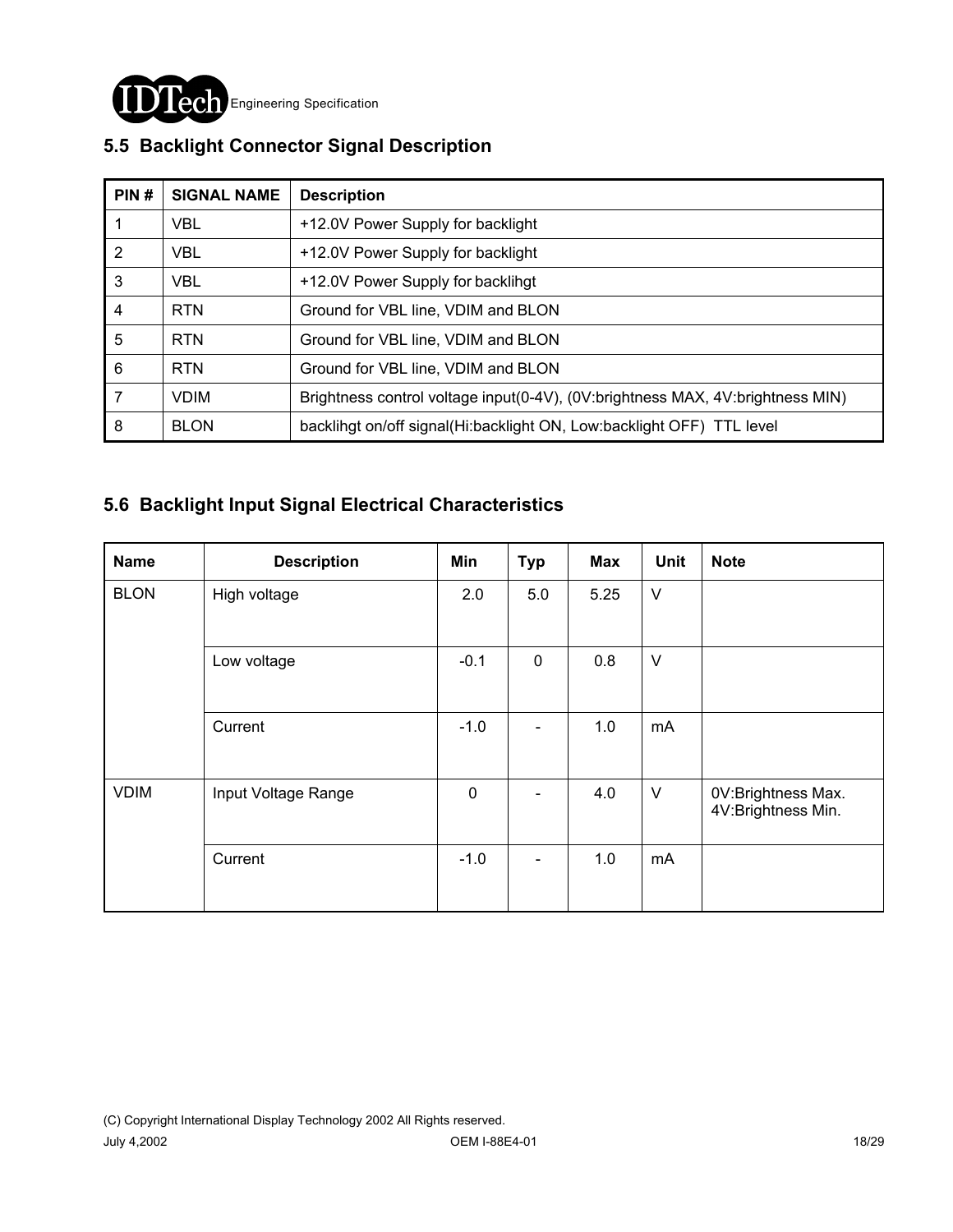

The following chart is the Dimming Signal (VDIM) versus Luminance curve for your reference.

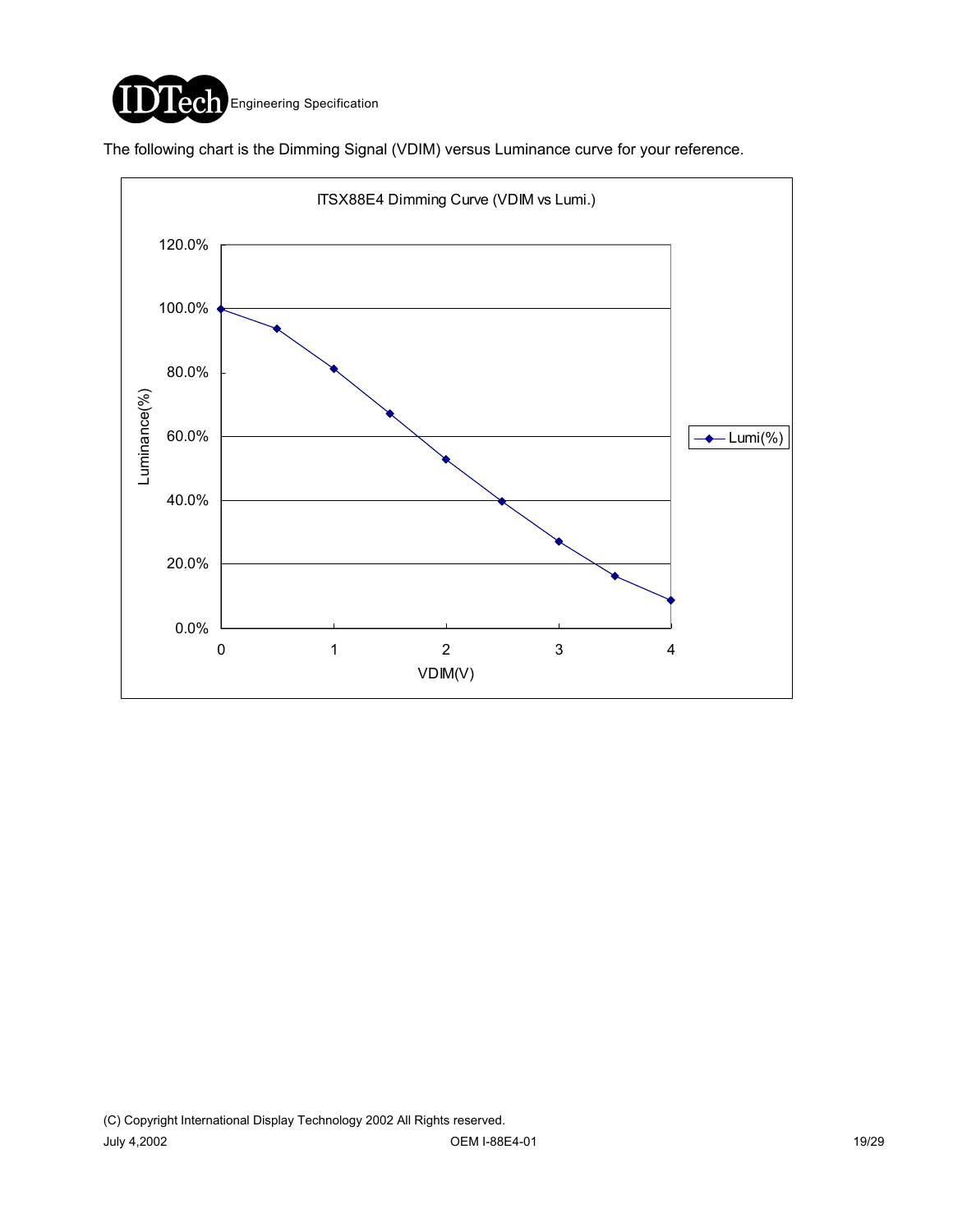

## **6.0 Pixel format image**

Following figure shows the relationship of the input signals and LCD pixel format image. Odd and even pair of ABC data are sampled at a time.

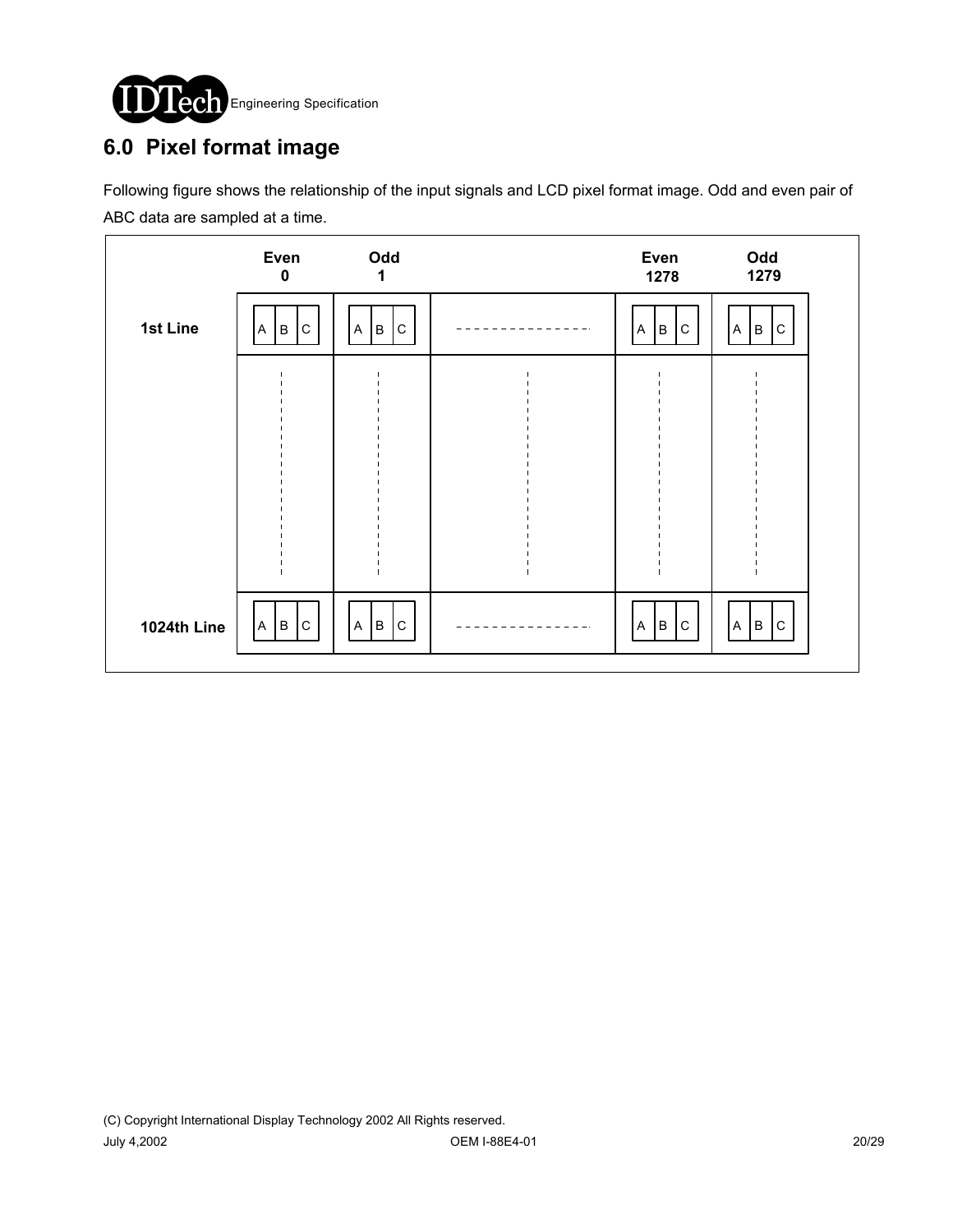

## **7.0 Interface Timings**

Basically, interface timings described here is not actual input timing of LCD module but output timing of SN75LVDS82DGG(Texas Instruments) or equivalent.

| Signal       | Item                  | <b>Symbol</b> | MIN.           | TYP.  | MAX.  | Unit       |
|--------------|-----------------------|---------------|----------------|-------|-------|------------|
| <b>DTCLK</b> | Freq.                 | Fdck          | 50             | 54    | 56.8  | <b>MHz</b> |
| <b>DTCLK</b> | Cycle                 | Tck           | 17.6           | 18.5  | 20    | ns         |
| +V-Sync      | <b>Frame Rate</b>     | 1/Tv          | 56.25          | 60.02 | 61    | Hz         |
| +V-Sync      | Cycle                 | Tv            | 16.39          | 16.66 | 17.78 | ms         |
| +V-Sync      | Cycle                 | Tv            | 1035           | 1066  | 2047  | lines      |
| +V-Sync      | active level          | Tva           | 3              | 3     |       | lines      |
| +V-Sync      | V-back porch          | Tvb           | $\overline{7}$ | 38    | 63    | lines      |
| +V-Sync      | V-front porch         | Tvf           | 1              | 1     |       | lines      |
| +DSPTMG      | V-Line                | m             |                | 1024  |       | lines      |
| +H-Sync      | Scan Rate             | 1/Th          |                | 63.98 |       | <b>KHz</b> |
| +H-Sync      | Cycle                 | Th            | 844            | 844   | 1023  | Tck        |
| +H-Sync      | active level          | Tha $(*1)$    | 4              | 56    |       | Tck        |
| +H-Sync      | Back porch            | $Thb(*1)$     | 4              | 124   |       | <b>Tck</b> |
| +H-Sync      | Front porch           | Thf           | 4              | 24    |       | Tck        |
| +DSPTMG      | <b>Display Pixels</b> | n             |                | 640   |       | <b>Tck</b> |

### **7.1 Timing Characteristics**

**Note :**

! Typical value is refer to VESA STANDARD.

**(\*1)**: Tha+Thb should be less than 1024 Tck.

. When there are invalid timing, Display appears black pattern. Synchronous Signal Defects and enter Auto Refresh for LCD Module Protection Mode.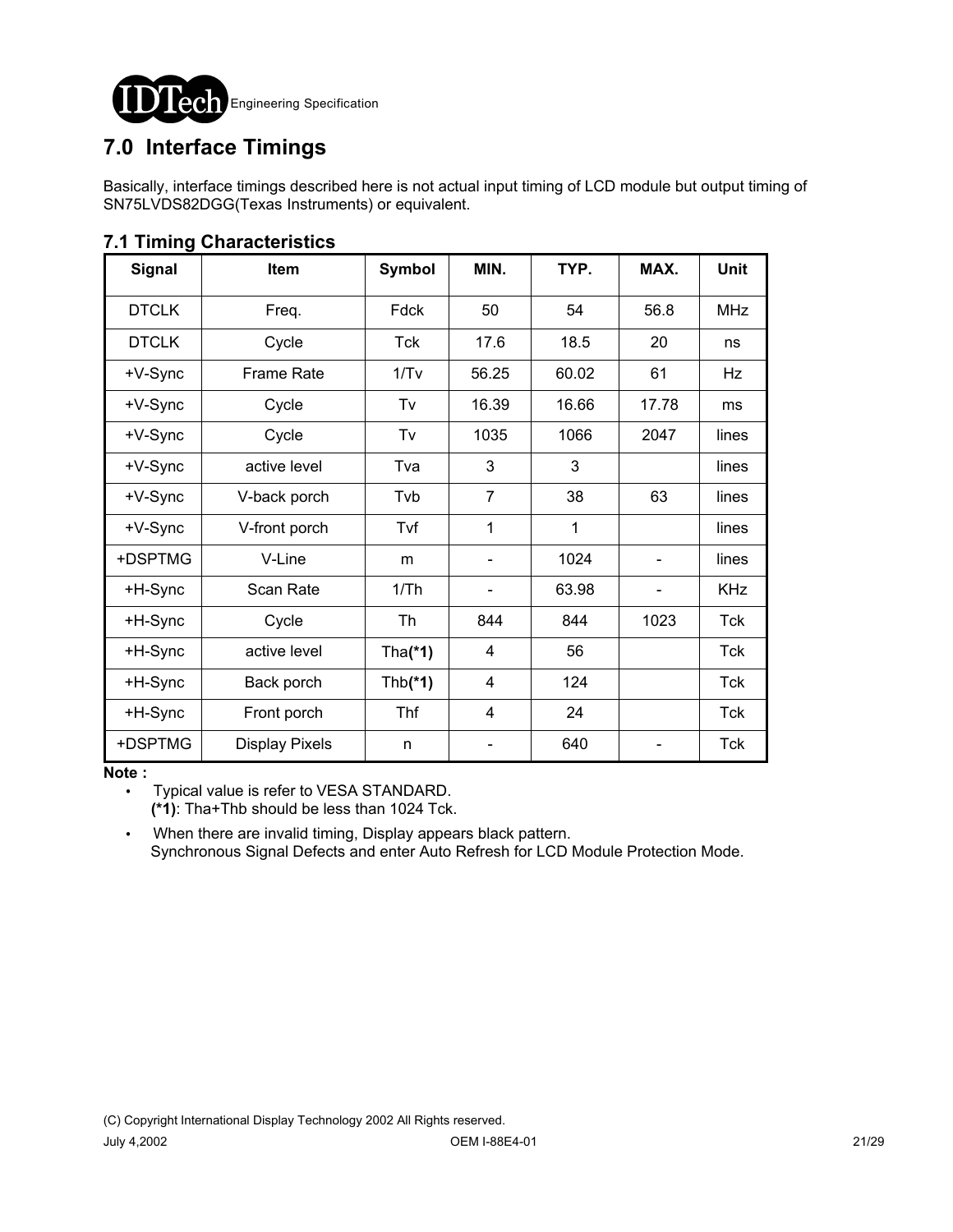

### **7.2 Timing Definition**

#### **Vertical Timing**



| Support mode                                                        | T1 Vertical              | T2                        | <b>T3 VSYNC</b>     | T4                        | <b>T5 VSYNC</b>         | T6 VSYNC                   |
|---------------------------------------------------------------------|--------------------------|---------------------------|---------------------|---------------------------|-------------------------|----------------------------|
|                                                                     | <b>Blanking</b>          | <b>Active Field</b>       | <b>Front Porch</b>  | Frame Time                | Width                   | <b>Back Porch</b>          |
| 1280 x 1024 at 60Hz<br>(VESA STANDARD)<br>$(H$ line rate : 15.6 us) | 0.656 ms<br>$(42$ lines) | 16,005 ms<br>(1024 lines) | $0.016$ ms<br>line) | 16.661 ms<br>(1066 lines) | $0.047$ ms<br>(3 lines) | $0.594$ ms<br>$(38$ lines) |

#### **Horizontal Timing**



| Support mode                                              | Horizontal<br><b>Blanking</b> | T8<br><b>Active Field</b> | T9 HSYNC<br>Front Porch   | T10<br>H line Time         | <b>HSYNC</b><br>T11<br>Width | T <sub>12</sub> HSYNC<br><b>Back Porch</b> |
|-----------------------------------------------------------|-------------------------------|---------------------------|---------------------------|----------------------------|------------------------------|--------------------------------------------|
| 1280 x 1024<br>(VESA STANDARD)<br>(Dotclock: 108.000 MHz) | 3.778 us<br>$(408$ dots)      | 11.852 us<br>(1280 dots)  | $0.444$ us<br>$(48$ dots) | 15.630 us<br>$(1688$ dots) | .037 us<br>$(112$ dots)      | 2.296 us<br>$(248$ dots)                   |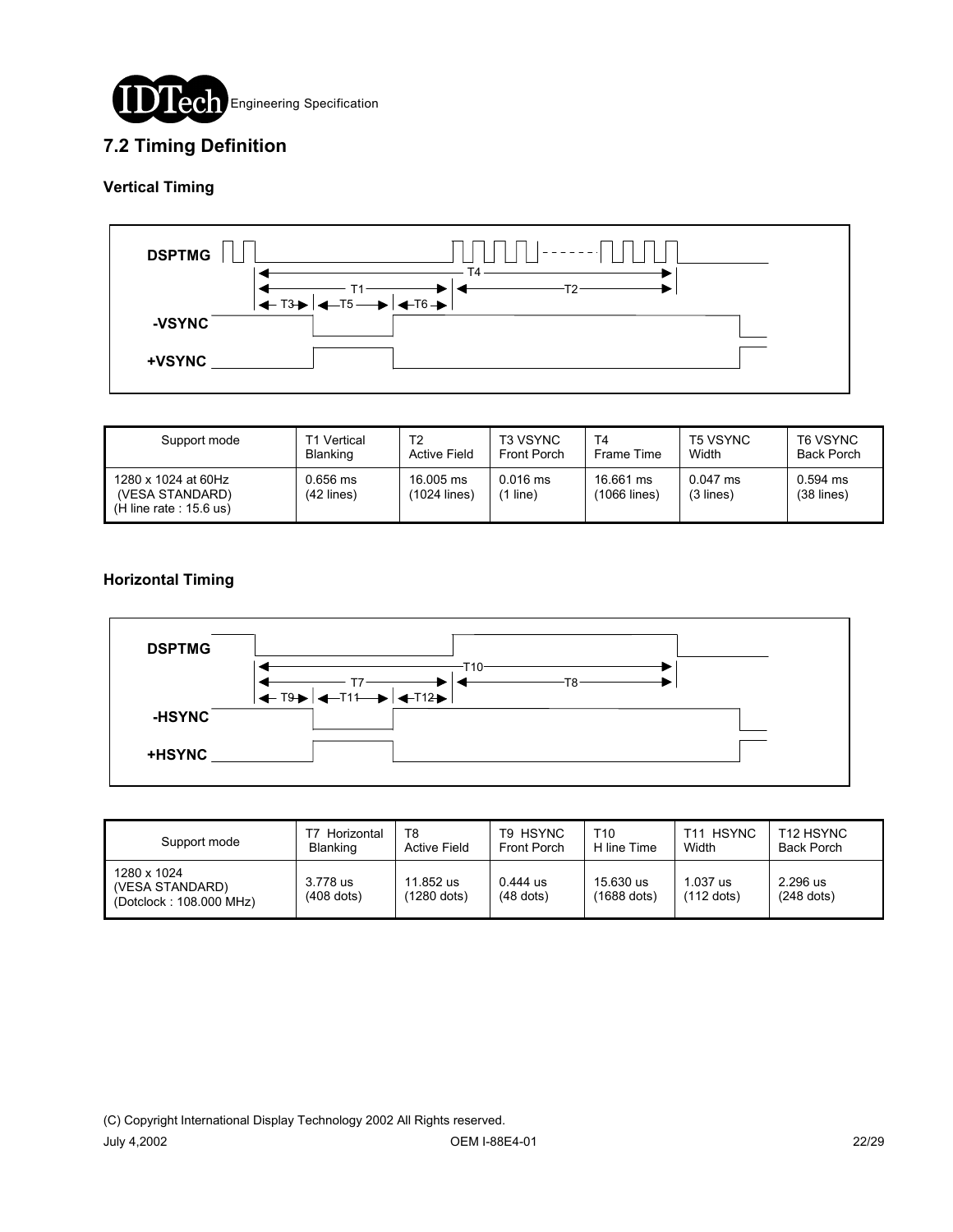

Interface Timing Definition

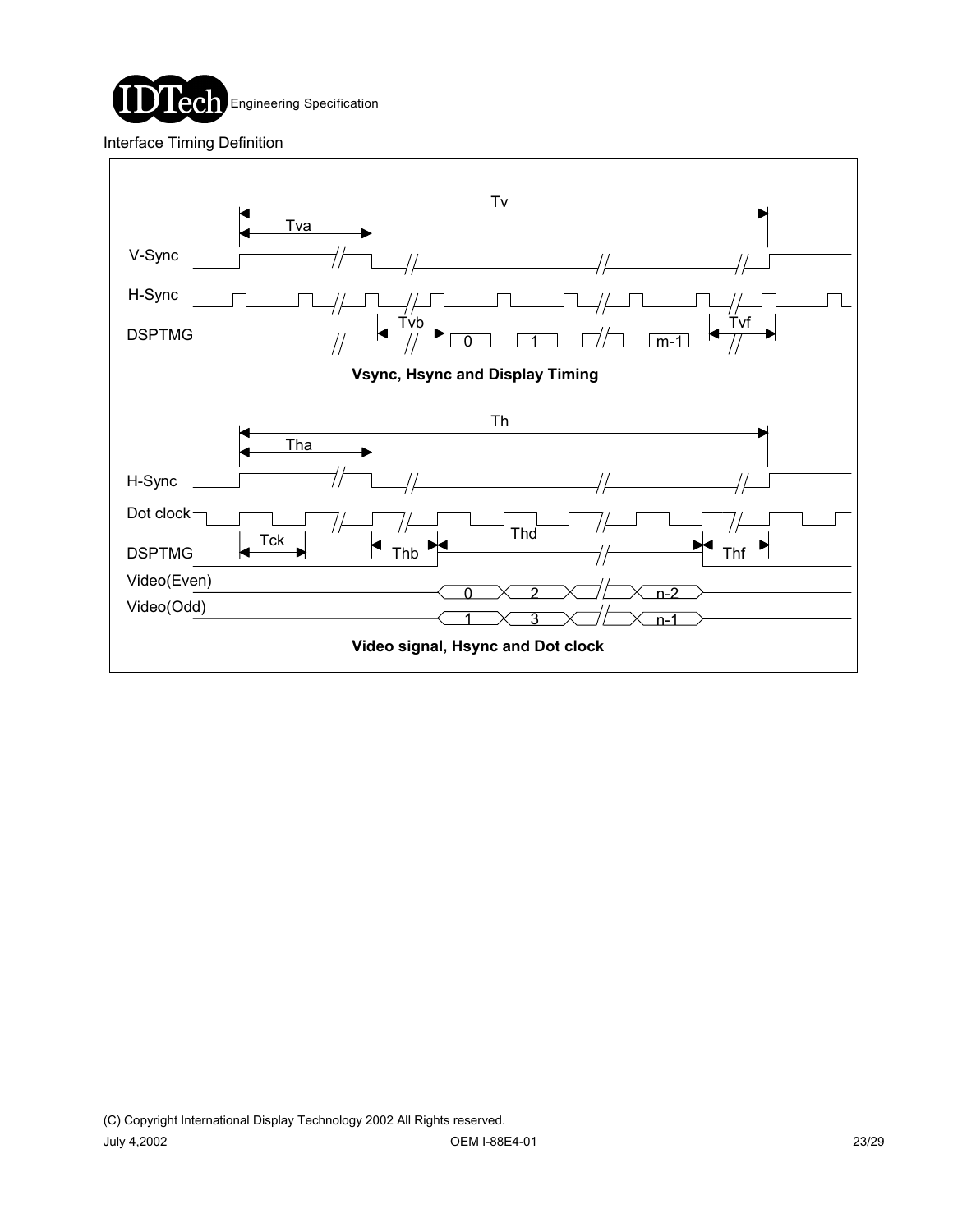

## **8.0 Power Consumption**

Input power specifications are as follows;

| <b>SYMBOL</b> | <b>PARAMETER</b>                            | <b>Min</b>                                                                                                                                                                                                                                                                                                      | <b>Typ</b> | <b>Max</b> | <b>UNITS</b> | <b>CONDITION</b>                                                   |
|---------------|---------------------------------------------|-----------------------------------------------------------------------------------------------------------------------------------------------------------------------------------------------------------------------------------------------------------------------------------------------------------------|------------|------------|--------------|--------------------------------------------------------------------|
| Vin           | Logic/LCD Drive<br>Voltage                  | 11.4                                                                                                                                                                                                                                                                                                            | 12         | 12.6       | $\vee$       |                                                                    |
| lin           | Vin Current                                 |                                                                                                                                                                                                                                                                                                                 |            | 550        | mA           | All White Pattern<br>Vin=11.4V $($ *1)                             |
| Pin(1)        | Vin Power                                   |                                                                                                                                                                                                                                                                                                                 | 4.5        |            | W            | <b>Typical Load Condition</b><br>(Vertical Gray Bar, 256<br>Scale) |
| Pin(2)        |                                             |                                                                                                                                                                                                                                                                                                                 | 5.2        | 6.3        | W            | Maximum Load<br>Condition<br>(All White)                           |
|               | Logic/LCD DC<br>current Waveform            | Refer to the Typical Logic/LCD<br>Current Waveform shown in the<br>following Figure. Waveform may<br>vary in paticular application. Actual<br>current waveform on user<br>application must be evaluated and<br>make sure the ripple current and/or<br>peak current should be allowable to<br>user power supply. |            |            |              | Maximum Load<br>Condition<br>(All White)                           |
| Vin rp        | Allowable Logic/LCD<br>Drive Ripple Voltage |                                                                                                                                                                                                                                                                                                                 |            | 500        | mVp-p        |                                                                    |
| <b>VBL</b>    | <b>Backlight power</b><br>voltage           | 11.4                                                                                                                                                                                                                                                                                                            | 12         | 12.6       | $\vee$       |                                                                    |
| PBL           | <b>Backlight power</b><br>consumption       |                                                                                                                                                                                                                                                                                                                 | 33.6       | 40.3       | W            | Brightness = max.                                                  |

**Note :** A used DC power supply for this LCD module should be have a over current protection function to safety. **(\*1)** This value indicates long term average.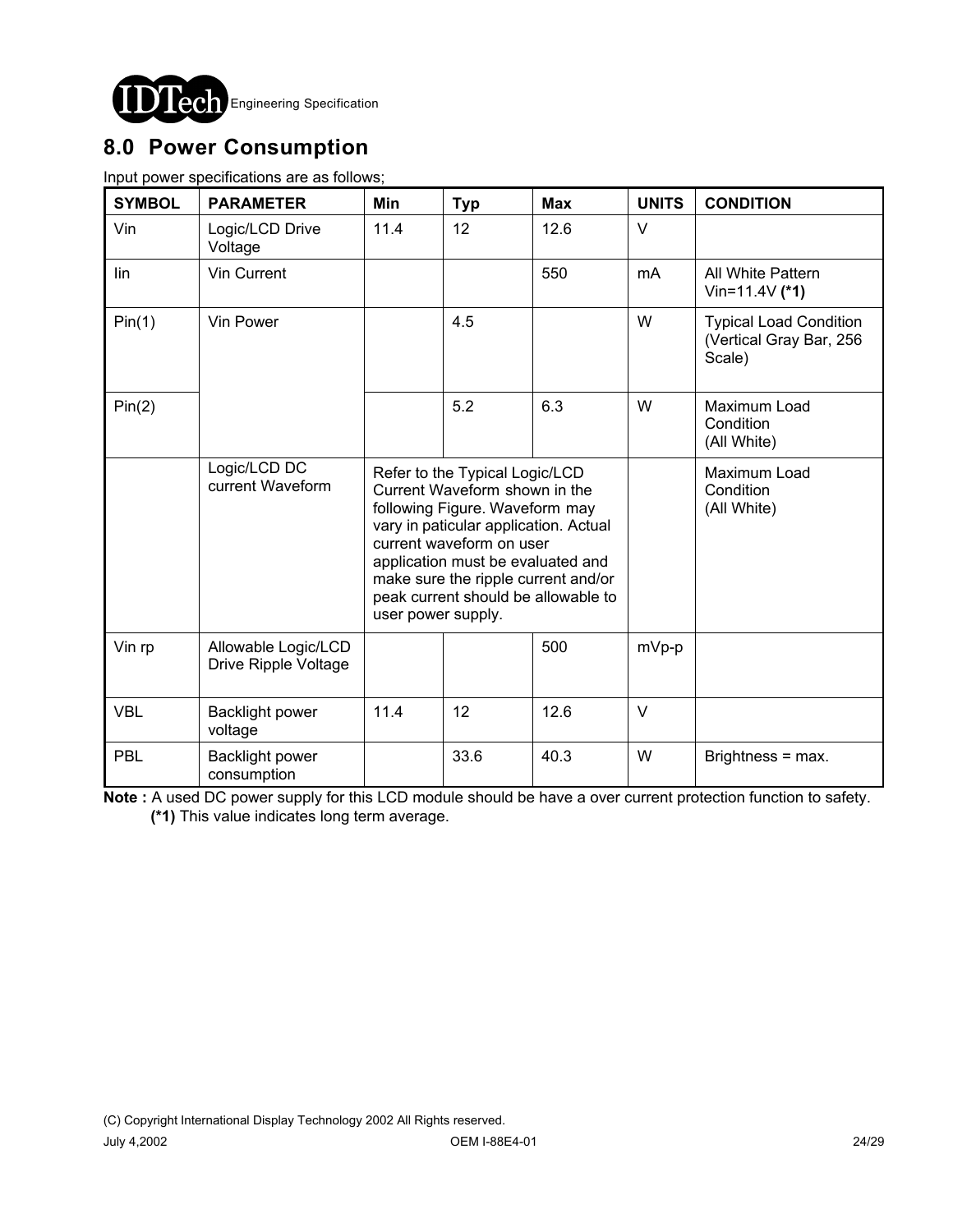

### **Typical Logic/LCD Current Waveform**

Condition : Maximum Load Condition(All White) Voltage : 12.0V measured at Interface Connector J1 Interface Cable : AWG28, 30 Conductors, L=500mm from Voltage Source to EUT

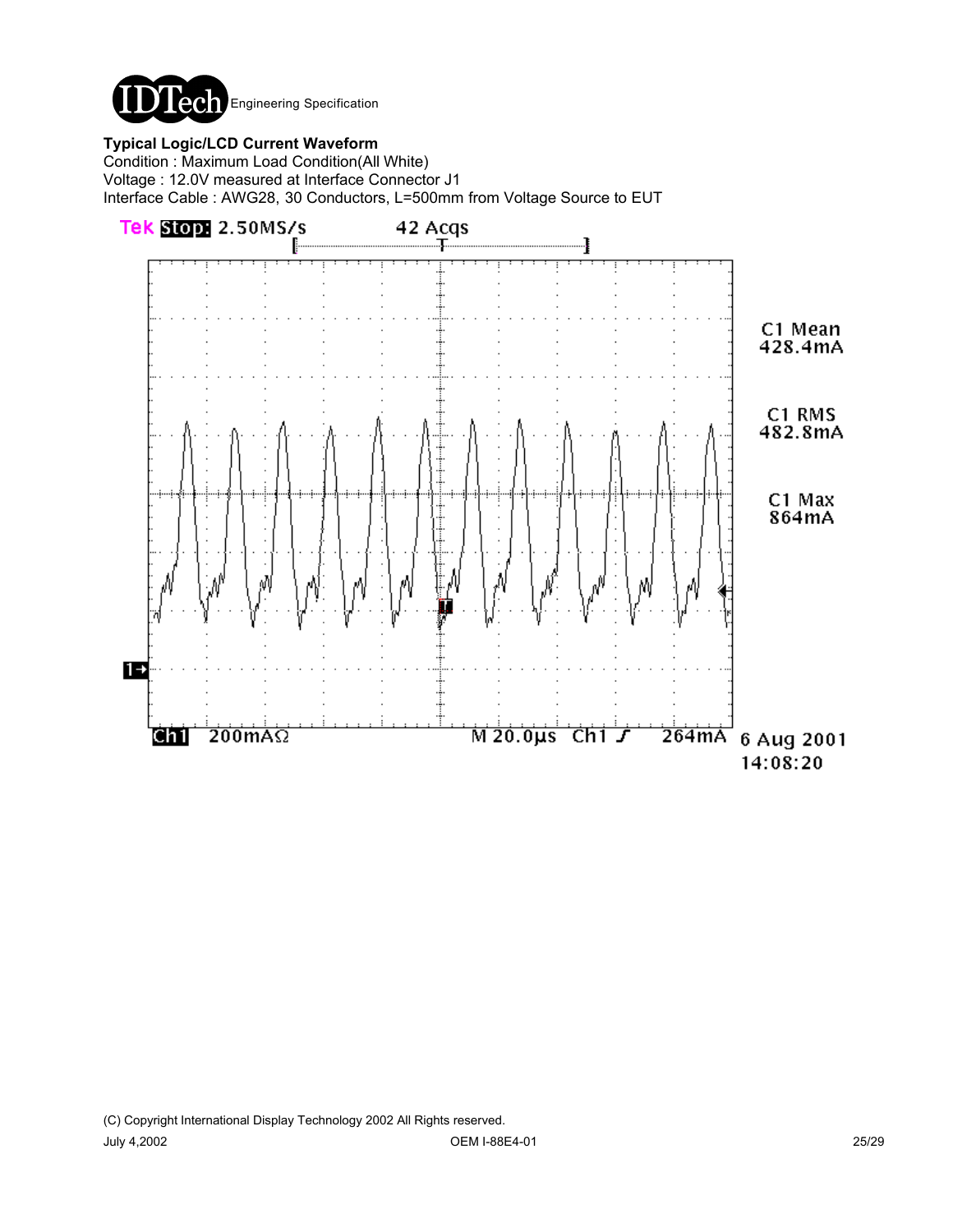

# **9.0 Power ON/OFF Sequence**

Vin and VBL power and lamp on/off sequence is as follows. Interface signals are also shown in the chart. Signals from any system shall be Hi-Z state or low level when Vin and VBL are off.

It is recommended that the BLON should be supplied after other signals are stable in order to avoid visible screen noise when power-on.

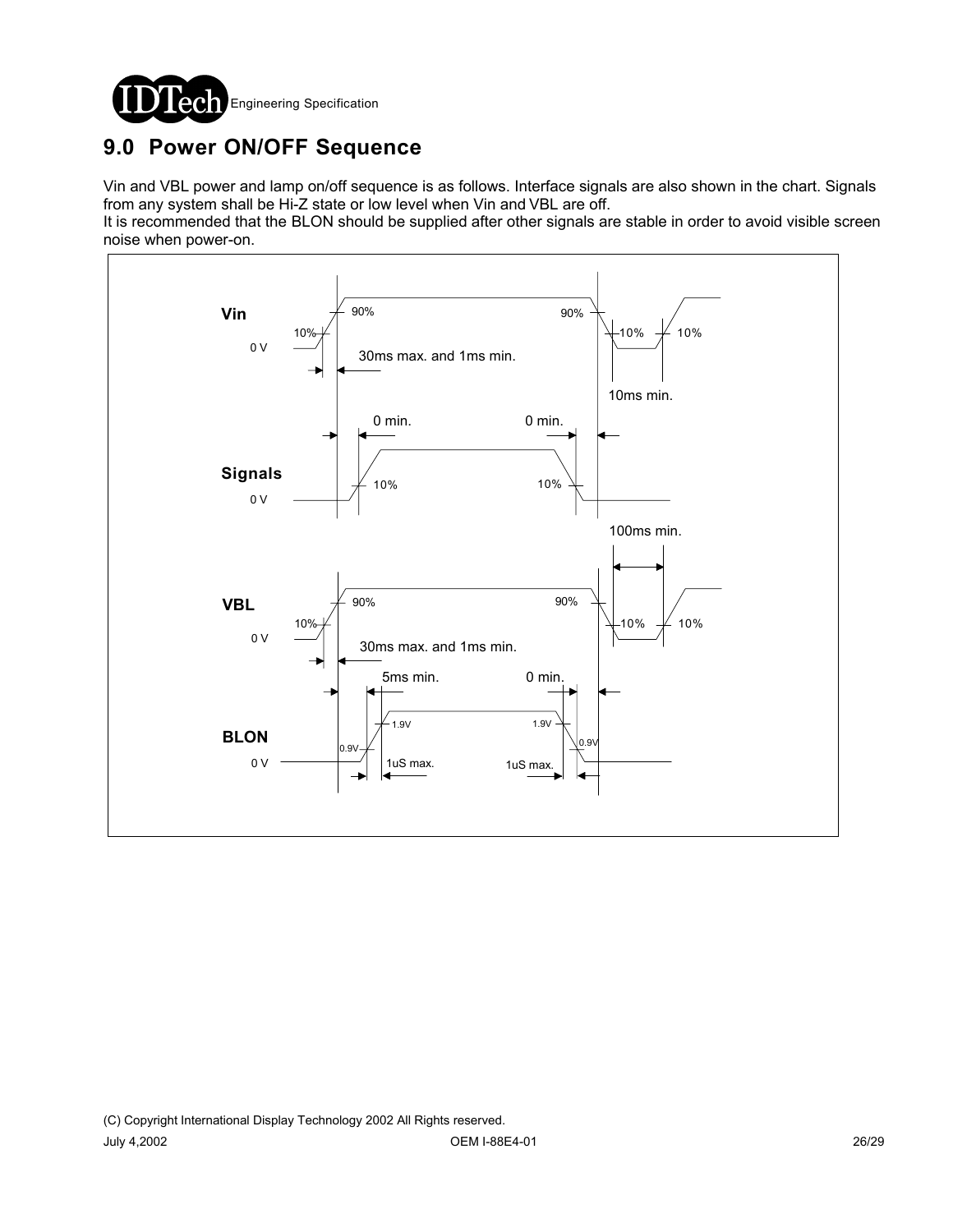

## **10.0 Mechanical Characteristics**

**Note :** Please do not use middle 3(three) screw holes on the upper(long) side and middle 3(three) screw holes on the lower(long) side for panel fixing. These screw holes are for manufacturing purpose only.



<sup>(</sup>C) Copyright International Display Technology 2002 All Rights reserved. July 4,2002 OEM I-88E4-01 27/29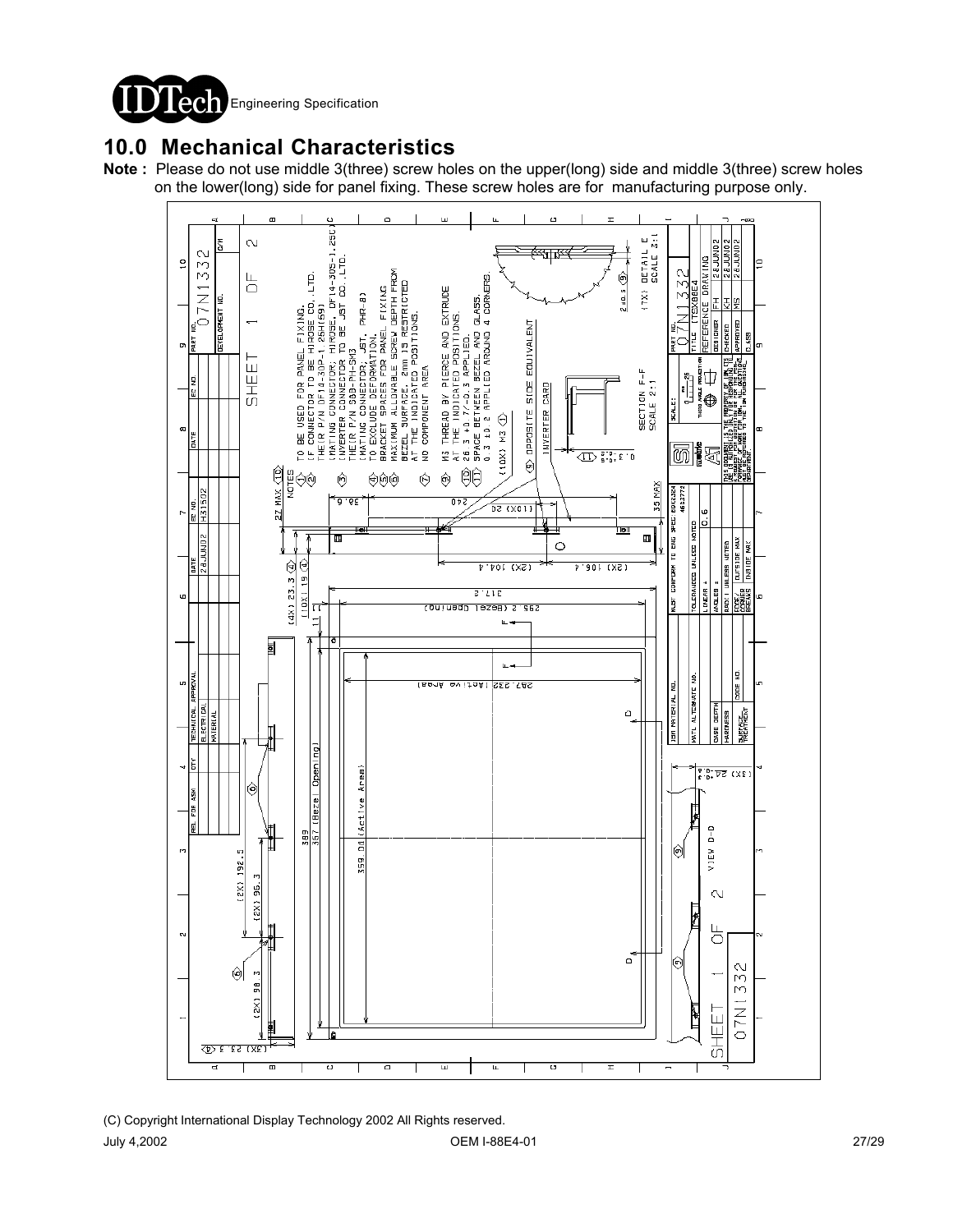